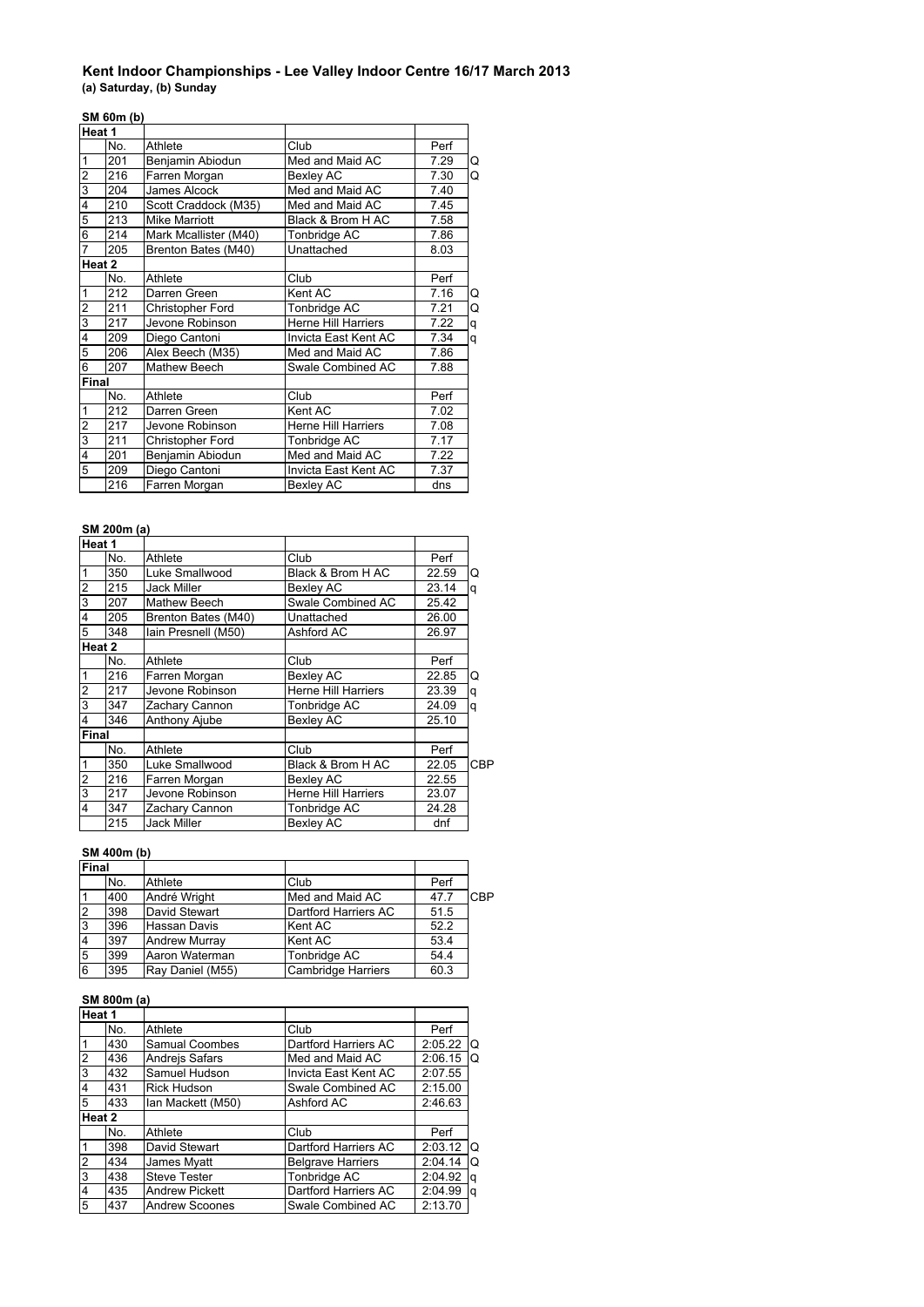| Final          |     |                       |                          |         |
|----------------|-----|-----------------------|--------------------------|---------|
|                | No. | Athlete               | Club                     | Perf    |
|                | 430 | Samual Coombes        | Dartford Harriers AC     | 1:58.59 |
| $\overline{2}$ | 434 | James Myatt           | <b>Belgrave Harriers</b> | 1:59.43 |
| 3              | 398 | David Stewart         | Dartford Harriers AC     | 1:59.47 |
| $\overline{4}$ | 436 | Andrejs Safars        | Med and Maid AC          | 2:00.59 |
| 5              | 435 | <b>Andrew Pickett</b> | Dartford Harriers AC     | 2:02.03 |
|                | 438 | <b>Steve Tester</b>   | Tonbridge AC             | dnf     |

#### **SM 1500m (b)**

| Final          |     |                       |                          |         |
|----------------|-----|-----------------------|--------------------------|---------|
|                | No. | Athlete               | Club                     | Perf    |
|                | 430 | Samual Coombes        | Dartford Harriers AC     | 4:15.64 |
| $\overline{2}$ | 436 | Andrejs Safars        | Med and Maid AC          | 4:16.60 |
| l3             | 434 | James Myatt           | <b>Belgrave Harriers</b> | 4:18.95 |
| $\overline{4}$ | 435 | <b>Andrew Pickett</b> | Dartford Harriers AC     | 4:21.27 |
| 5              | 432 | Samuel Hudson         | Invicta East Kent AC     | 4:23.42 |
| 6              | 461 | George Choat          | Newham & Essex B AC I    | 4:35.48 |

#### **SM 60m Hurdles (a)**

| <b>Final</b> |     |                    |                      |       |
|--------------|-----|--------------------|----------------------|-------|
|              | No. | Athlete            | Club                 | Perf  |
|              | 317 | <b>Maxim Hall</b>  | Kent AC              | 9.05  |
|              | 316 | Peter Davey (M35)  | Ashford AC           | 9.27  |
| Ι3           | 318 | Alexander Wharfe   | Med and Maid AC      | 9.72  |
|              | 202 | <b>Bilen Ahmet</b> | Kingston AC & Poly H | 11.05 |

### **SM 1000m Walk (a)**

| <b>Final</b> |     |                      |                 |         |
|--------------|-----|----------------------|-----------------|---------|
|              | No. | Athlete              | Club            | Perf    |
|              | 467 | Malcolm Martin (M55) | Paddock Wood AC | 6:14.94 |

## **SM High Jump (a)**

| Final          |     |                    |                      |      |
|----------------|-----|--------------------|----------------------|------|
|                | No. | Athlete            | Club                 | Hi   |
| 14             | 474 | Paul Williams      | Dartford Harriers AC | 1.80 |
| $\overline{2}$ | 202 | <b>Bilen Ahmet</b> | Kingston AC & Poly H | 1.60 |

#### **SM Pole Vault (b)**

| <b>Final</b> |     |                  |                      |      |
|--------------|-----|------------------|----------------------|------|
|              | No. | Athlete          | Club                 | Ht   |
|              | 318 | Alexander Wharfe | Med and Maid AC      | 3.68 |
| 12           | 483 | Luke Williams    | Ashford AC           | 3.68 |
| IЗ           | 482 | Thomas Snee      | Kingston AC & Poly H | 3.28 |

#### **SM Long Jump (a)**

| Final          |     |                      |                      |             |
|----------------|-----|----------------------|----------------------|-------------|
|                | No. | Athlete              | Club                 | <b>Dist</b> |
|                | 317 | <b>Maxim Hall</b>    | Kent AC              | 6.66        |
| $\overline{2}$ | 209 | Diego Cantoni        | Invicta East Kent AC | 6.11        |
| 3              | 498 | Alexander Lee        | Dartford Harriers AC | 5.89        |
| $\overline{4}$ | 495 | Jack Fox             | Dartford Harriers AC | 5.85        |
| 5              | 497 | Stephen Lake (M40)   | Ashford AC           | 5.43        |
| 6              | 207 | <b>Mathew Beech</b>  | Swale Combined AC    | 5.30        |
| $\overline{7}$ | 474 | <b>Paul Williams</b> | Dartford Harriers AC | 5.29        |
|                | 204 | James Alcock         | Med and Maid AC      | ndr         |

#### **SM Triple Jump (b)**

| <b>Final</b> |     |                         |                      |       |
|--------------|-----|-------------------------|----------------------|-------|
|              | No. | Athlete                 | Club                 | Dist  |
|              | 495 | Jack Fox                | Dartford Harriers AC | 12.57 |
|              | 497 | Stephen Lake (M40)      | Ashford AC           | 12.57 |
| Ι3           | 211 | <b>Christopher Ford</b> | Tonbridge AC         | 11.96 |
|              | 207 | <b>Mathew Beech</b>     | Swale Combined AC    | 10.22 |

## **SM Shot (a)**

| Final          |     |                       |                      |       |
|----------------|-----|-----------------------|----------------------|-------|
|                | No. | Athlete               | Club                 | Dist  |
|                | 512 | <b>Courtney Green</b> | Kent AC              | 13.29 |
| $\overline{2}$ | 514 | Dean Oakes            | Med and Maid AC      | 12.66 |
| Iз             | 317 | <b>Maxim Hall</b>     | Kent AC              | 11.77 |
| $\overline{4}$ | 202 | <b>Bilen Ahmet</b>    | Kingston AC & Poly H | 9.69  |
| 5              | 513 | <b>Michael Lillis</b> | Newington AC         | 8.28  |
| 6              | 348 | Iain Presnell (M50)   | Ashford AC           | 8.27  |

1.60 o;1.65 -;1.70 o;1.75 -;1.80 xxo;1.85 xxx  $1.50$  o;1.60 o;1.65 xxx

#### 1 318 Alexander Wharfe Med and Maid AC 3.68 3.38 xo;3.48 xxo;3.58 xo;3.68 o;3.78 xxx 3.13 o;3.28 o;3.38 o;3.48 o;3.58 o;3.68 xxo;3.78 xxx 2.93 o;3.13 o;3.28 xxo;3.38 xxx

 $6.61; 6.66; 6.65; 6.30$  $6.11; 6.07; 5.75; nj$ 5.82; 5.68; 5.61; 5.89 5.85; 5.78; 5.70; 5.78 5.43; nj; 5.40; nj  $5.30; 5.14; 5.14; 5.14$  $5.07; 5.29; -;$ nj; nj; nj; nj

nj; 12.14; 12.33; 12.57 12.19; 12.24; 12.19; 12.57 11.90; 11.93; 11.96; nj 10.17; 10.22; rtd

13.29; 12.84; 12.66; 12.28 12.10; 12.66; 12.02; 12.59  $31.77$ ; 11.07; -; 11.41  $9.69; -; -; 8.88$  $8.24; -7.20; 8.28$ 8 09; 8.27; 7.74; 7.99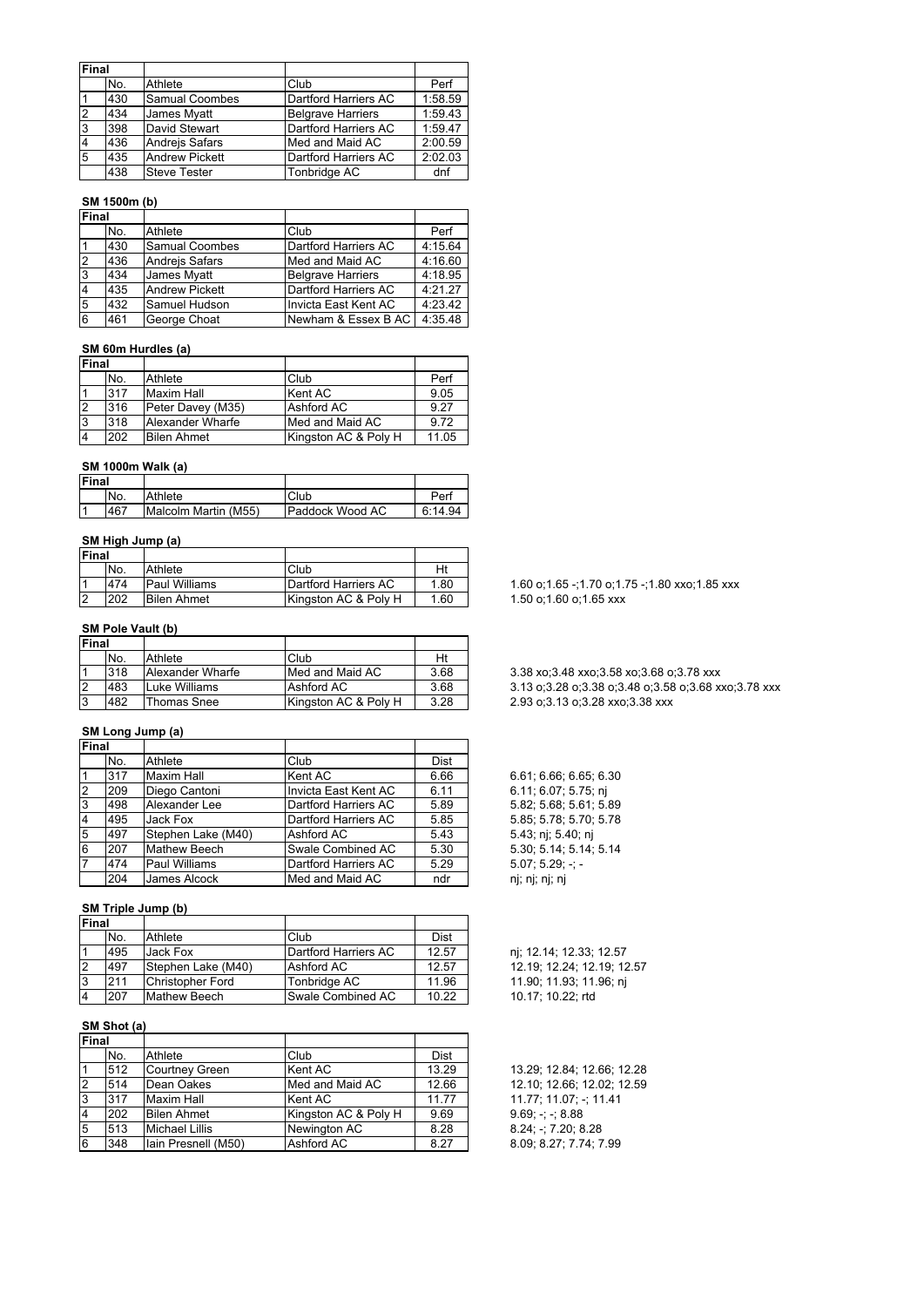## **U20M 60m (b)**

|                         | Heat 1 |                        |                           |      |   |
|-------------------------|--------|------------------------|---------------------------|------|---|
|                         | No.    | Athlete                | Club                      | Perf |   |
| 1                       | 220    | Joe Berth-Jones        | Cambridge Harriers        | 7.28 | Q |
| $\overline{c}$          | 230    | Wade Thompson          | Unattached                | 7.34 | Q |
| $\overline{3}$          | 227    | Zack Moules            | Bexley AC                 | 7.42 | q |
| 4                       | 224    | Joseph Hawkins         | Invicta East Kent AC      | 7.60 |   |
| 5                       | 225    | <b>Thomas Howlett</b>  | <b>Dartford Harriers</b>  | 7.68 |   |
| 6                       | 221    | Christopher Bishop     | <b>Dartford Harriers</b>  | 7.97 |   |
|                         | Heat 2 |                        |                           |      |   |
|                         | No.    | Athlete                | Club                      | Perf |   |
| 1                       | 228    | Michael Omoniyi        | Cambridge Harriers        | 7.21 | Q |
| $\overline{\mathbf{c}}$ | 223    | Reuben Fakova          | Black & Brom H AC         | 7.24 | Q |
| 3                       | 222    | Oluwaseyi Daramola     | Cambridge Harriers        | 7.25 | q |
| 4                       | 219    | <b>Bradley Barrett</b> | Tonbridge AC              | 7.63 |   |
| 5                       | 226    | James Jeacock          | Ashford AC                | 7.83 |   |
| <b>Final</b>            |        |                        |                           |      |   |
|                         | No.    | Athlete                | Club                      | Perf |   |
| 1                       | 220    | Joe Berth-Jones        | Cambridge Harriers        | 7.16 |   |
| $\overline{2}$          | 222    | Oluwaseyi Daramola     | Cambridge Harriers        | 7.18 |   |
| 3                       | 223    | Reuben Fakoya          | Black & Brom H AC         | 7.23 |   |
| 4                       | 227    | Zack Moules            | Bexley AC                 | 7.28 |   |
| 5                       | 230    | <b>Wade Thompson</b>   | Unattached                | 7.29 |   |
|                         | 228    | Michael Omoniyi        | <b>Cambridge Harriers</b> | dns  |   |

## **U20M Disability 60m (b)**

| Final |     |                     |                      |      |
|-------|-----|---------------------|----------------------|------|
|       | No. | Athlete             | Club                 | Perf |
| ا -   | 232 | Joshua Taylor - T38 | Invicta East Kent AC | 8.70 |

## **U20M 200m (a)**

| Heat 1                  |     |                           |                           |       |     |
|-------------------------|-----|---------------------------|---------------------------|-------|-----|
|                         | No. | Athlete                   | Club                      | Perf  |     |
| $\overline{1}$          | 353 | David Hall                | <b>Dartford Harriers</b>  | 22.65 | Q   |
|                         | 228 | Michael Omoniyi           | <b>Cambridge Harriers</b> | 23.18 | q   |
| ما س                    | 351 | Jaffer Adams              | Invicta East Kent AC      | 24.30 |     |
|                         | 356 | Jacob Lane                | Ashford AC                | 24.77 |     |
| 5                       | 232 | Joshua Taylor - T38       | Invicta East Kent AC      | 29.43 |     |
| Heat 2                  |     |                           |                           |       |     |
|                         | No. | Athlete                   | Club                      | Perf  |     |
| $\overline{\mathbf{1}}$ | 220 | Joe Berth-Jones           | Cambridge Harriers        | 22.96 | Q   |
|                         | 354 | <b>Edward Hall</b>        | Tonbridge AC              | 23.11 | q   |
|                         | 352 | Oluwatobi Esan            | <b>Cambridge Harriers</b> | 23.76 | q   |
|                         | 219 | <b>Bradley Barrett</b>    | Tonbridge AC              | 24.31 |     |
| 5                       | 221 | <b>Christopher Bishop</b> | <b>Dartford Harriers</b>  | 25.43 |     |
| Final                   |     |                           |                           |       |     |
|                         | No. | Athlete                   | Club                      | Perf  |     |
| $\overline{1}$          | 353 | David Hall                | <b>Dartford Harriers</b>  | 22.27 | CBP |
|                         | 220 | Joe Berth-Jones           | <b>Cambridge Harriers</b> | 22.77 |     |
| α∣ m                    | 354 | <b>Edward Hall</b>        | Tonbridge AC              | 22.91 |     |
|                         | 228 | Michael Omoniyi           | <b>Cambridge Harriers</b> | 23.17 |     |
| 5                       | 352 | Oluwatobi Esan            | <b>Cambridge Harriers</b> | 23.86 |     |
|                         |     |                           |                           |       |     |

## **U20M 400m (b)**

| Heat 1                  |        |                         |                           |       |   |
|-------------------------|--------|-------------------------|---------------------------|-------|---|
|                         | No.    | Athlete                 | Club                      | Perf  |   |
| $\mathbf 1$             | 354    | <b>Edward Hall</b>      | Tonbridge AC              | 52.15 | Q |
| $\overline{2}$          | 401    | Alexander Atkins        | <b>Dartford Harriers</b>  | 53.23 | Q |
| 3                       | 229    | Morgan Rees             | <b>Dartford Harriers</b>  | 53.99 | q |
| 4                       | 356    | Jacob Lane              | Ashford AC                | 55.46 | q |
|                         | Heat 2 |                         |                           |       |   |
|                         | No.    | Athlete                 | Club                      | Perf  |   |
| $\mathbf{1}$            | 403    | Reece Dimech            | Med and Maid AC           | 52.90 | Q |
| $\overline{\mathbf{c}}$ | 319    | Joseph Epps             | <b>Cambridge Harriers</b> | 54.64 | Q |
| $\overline{3}$          | 224    | Joseph Hawkins          | Invicta East Kent AC      | 55.75 |   |
| $\overline{4}$          | 404    | Daniel Pitman           | Med and Maid AC           | 56.51 |   |
| Final                   |        |                         |                           |       |   |
|                         | No.    | Athlete                 | Club                      | Perf  |   |
| 1                       | 354    | <b>Edward Hall</b>      | Tonbridge AC              | 50.85 |   |
| $\overline{\mathbf{c}}$ | 403    | Reece Dimech            | Med and Maid AC           | 51.67 |   |
| $\overline{3}$          | 401    | <b>Alexander Atkins</b> | <b>Dartford Harriers</b>  | 53.32 |   |
| 4                       | 319    | Joseph Epps             | <b>Cambridge Harriers</b> | 53.50 |   |
| 5                       | 229    | Morgan Rees             | <b>Dartford Harriers</b>  | 55.45 |   |
| 6                       | 356    | Jacob Lane              | Ashford AC                | 56.20 |   |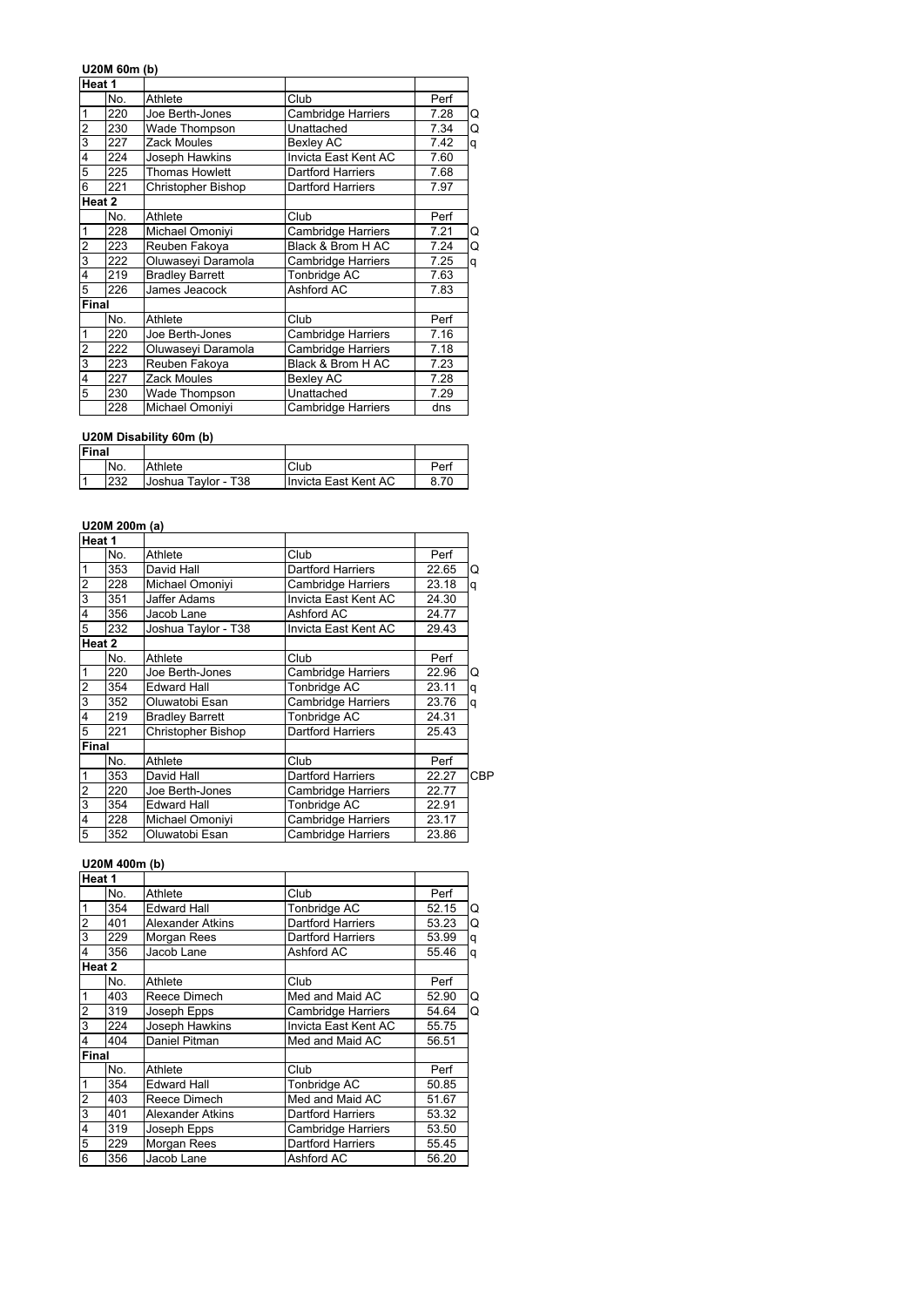#### **U20M 800m (a)**

| Final |     |                       |                  |             |  |
|-------|-----|-----------------------|------------------|-------------|--|
|       | No. | Athlete               | Club             | Perf        |  |
|       | 441 | William Somogyi       | <b>Bexley AC</b> | 2:01.20 CBP |  |
|       | 440 | Luke Francis          | <b>Bexley AC</b> | 2:04.64     |  |
|       | 439 | <b>Neil Daughters</b> | Ashford AC       | 2:07.35     |  |

### **U20M 1500m (b)**

| <b>Final</b> |     |                 |                   |         |
|--------------|-----|-----------------|-------------------|---------|
|              | No. | Athlete         | Club              | Perl    |
|              | 462 | Timothy Dowling | Dartford Harriers | 4:27.96 |

## **U20M 60m Hurdles (a)**

|      |                    |                        | Final |  |
|------|--------------------|------------------------|-------|--|
| Perf | Club               | Athlete                | No.   |  |
| 8.65 | Ashford AC         | <b>Thomas Williams</b> | 321   |  |
| 8.74 | Cambridge Harriers | Joseph Epps            | 319   |  |
| 8.93 | Dartford Harriers  | <b>Thomas Howlett</b>  | 225   |  |
|      |                    |                        |       |  |

# **U20M High Jump (a)**

| Final |     |                       |                   |      |
|-------|-----|-----------------------|-------------------|------|
|       | No. | Athlete               | Club              |      |
|       | 353 | David Hall            | Dartford Harriers | 2.00 |
|       | 225 | <b>Thomas Howlett</b> | Dartford Harriers | 1.85 |

## **U20M Pole Vault (b)**

| <b>Final</b> |     |                    |                  |      |
|--------------|-----|--------------------|------------------|------|
|              | No. | Athlete            | Club             | Ht   |
|              | 485 | Charlie Jinks      | <b>Bexlev AC</b> | 3.68 |
|              | 356 | Jacob Lane         | Ashford AC       | 3.28 |
|              | 484 | <b>Jack Huxley</b> | Ashford AC       | 2.93 |

#### **U20M Long Jump (a)**

| Final |     |            |            |      |
|-------|-----|------------|------------|------|
|       | No. | Athlete    | Club       | Dist |
| 11    | 356 | Jacob Lane | Ashford AC | 5.59 |

#### **U20M Triple Jump (b)**

| Final |     |               |                           |       |
|-------|-----|---------------|---------------------------|-------|
|       | No. | Athlete       | Club                      | Dist  |
|       | 508 | Denton Conteh | <b>Cambridge Harriers</b> | 13.45 |

## **U20M Shot (a)**

| Final |     |                       |                   |       |
|-------|-----|-----------------------|-------------------|-------|
|       | No. | Athlete               | Club              | Dist  |
|       | 225 | <b>Thomas Howlett</b> | Dartford Harriers | '1.95 |

## **U17M 60m (b)**

|                         | Heat 1            |                      |                           |      |   |
|-------------------------|-------------------|----------------------|---------------------------|------|---|
|                         | No.               | Athlete              | Club                      | Perf |   |
| 1                       | 250               | Frano Vainio-Doiseul | Cambridge Harriers        | 7.40 | Q |
| $\overline{c}$          | 234               | Dotun Ayodele        | Black & Brom H AC         | 7.55 | Q |
| 3                       | 251               | <b>Wesley Walton</b> | Tonbridge AC              | 7.67 | Q |
| 4                       | 238               | <b>Ethan Collins</b> | Ashford AC                | 7.81 | q |
| 5                       | 249               | Harry Starling       | Dartford Harriers AC      | 8.01 |   |
| 6                       | 235               | Omar-Rakeem Buckley  | Thanet AC                 | 8.03 |   |
| $\overline{7}$          | 239               | James Colwell        | Dartford Harriers AC      | 8.15 |   |
|                         | Heat 2            |                      |                           |      |   |
|                         | No.               | Athlete              | Club                      | Perf |   |
| $\mathbf{1}$            | 246               | Alex Skipp           | Black & Brom H AC         | 7.52 | Q |
| $\overline{\mathbf{c}}$ | 240               | Terrell Craig        | Bexley AC                 | 7.53 | Q |
| 3                       | 248               | <b>Matthew Snell</b> | Tonbridge AC              | 7.76 | Q |
| 4                       | 243               | Samee Goosani        | Med and Maid AC           | 7.93 |   |
| $\overline{5}$          | 236               | Ashley Buckman       | Ashford AC                | 7.99 |   |
|                         | 237               | Joe Clark            | Dartford Harriers AC      | dns  |   |
|                         | Heat <sub>3</sub> |                      |                           |      |   |
|                         | No.               | Athlete              | Club                      | Perf |   |
| 1                       | 245               | Jack Parris          | Cambridge Harriers        | 7.41 | Q |
| $\overline{\mathbf{c}}$ | 252               | Michael Watson       | Med and Maid AC           | 7.47 | Q |
| 3                       | 242               | Daedrian Forest      | Cambridge Harriers        | 7.48 | Q |
| 4                       | 244               | Josh Jiminez         | <b>Gmax Athletics</b>     | 7.69 | q |
| 5                       | 247               | Lewis Smith          | Ashford AC                | 7.70 | q |
| 6                       | 241               | Lotanna Ezeike       | <b>Cambridge Harriers</b> | 7.90 |   |

1.85 o;1.90 o;1.95 o;2.00 xxo;2.03 xxx 1.80 xo;1.85 o;1.90 xxx

3.48 o;3.58 -;3.68 o;3.78 -;3.88 xxx 2.93 o;3.13 o;3.28 o;3.38 xxx  $2.73$  o;2.93 xo;3.13 xxx

4.03; 5.46; 4.16; 5.59

13.32; 13.45; nj; nj

11.48; -; 11.95; 11.75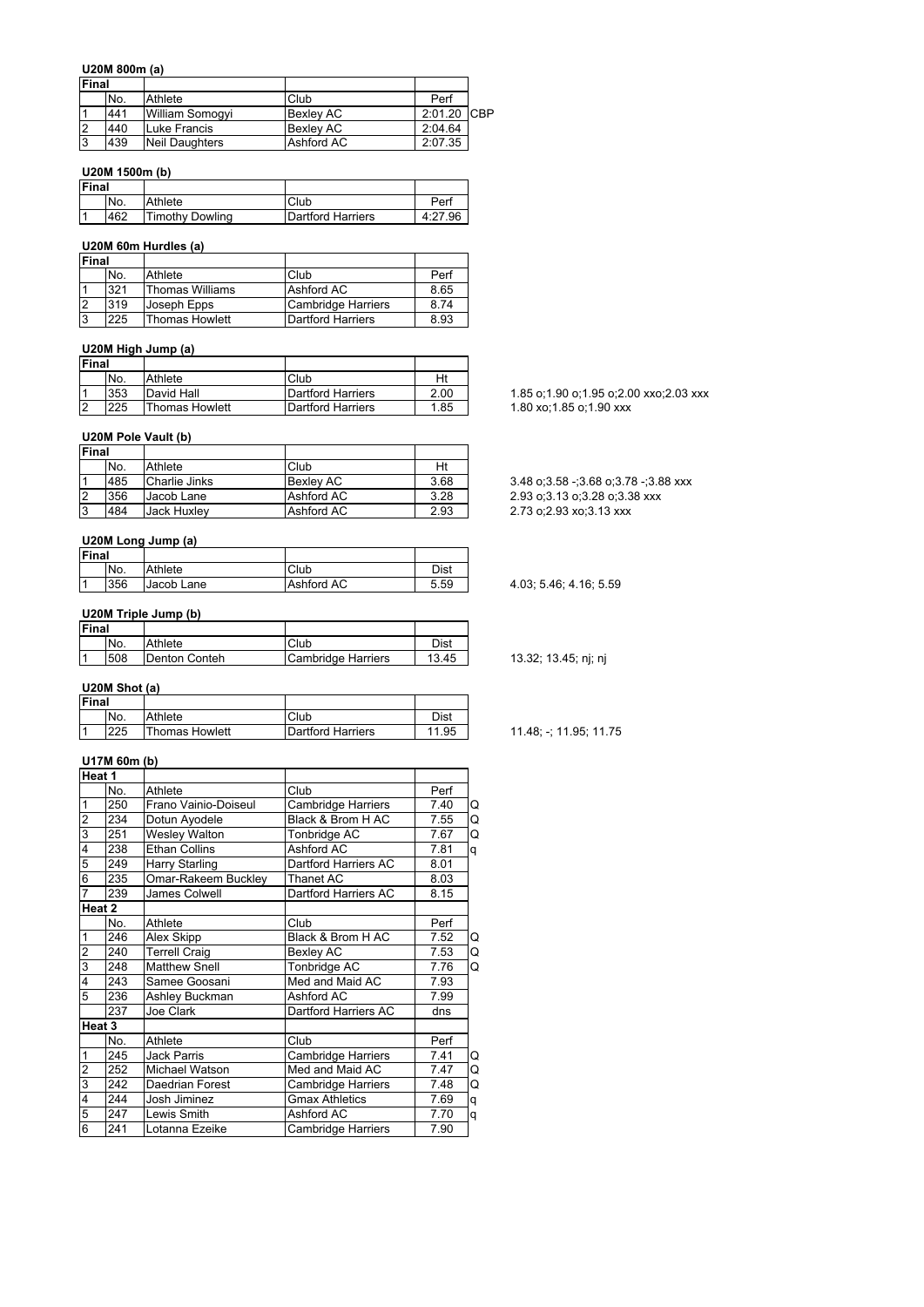| S/F <sub>1</sub>        |     |                      |                       |      |   |
|-------------------------|-----|----------------------|-----------------------|------|---|
|                         | No. | Athlete              | Club                  | Perf |   |
| 1                       | 250 | Frano Vainio-Doiseul | Cambridge Harriers    | 7.2  | Q |
| $\overline{\mathbf{c}}$ | 240 | Terrell Craig        | Bexley AC             | 7.5  | Q |
| 3                       | 252 | Michael Watson       | Med and Maid AC       | 7.6  | Q |
| 4                       | 251 | <b>Wesley Walton</b> | Tonbridge AC          | 7.6  |   |
| $\overline{5}$          | 248 | <b>Matthew Snell</b> | Tonbridge AC          | 7.8  |   |
| $\overline{6}$          | 238 | <b>Ethan Collins</b> | Ashford AC            | 7.9  |   |
| S/F <sub>2</sub>        |     |                      |                       |      |   |
|                         | No. | Athlete              | Club                  | Perf |   |
| $\overline{1}$          | 246 | Alex Skipp           | Black & Brom H AC     | 7.5  | Q |
| $\overline{2}$          | 242 | Daedrian Forest      | Cambridge Harriers    | 7.6  | Q |
| 3                       | 234 | Dotun Ayodele        | Black & Brom H AC     | 7.6  | Q |
| 4                       | 247 | Lewis Smith          | Ashford AC            | 7.6  |   |
| 5                       | 244 | Josh Jiminez         | <b>Gmax Athletics</b> | 7.7  |   |
|                         | 245 | <b>Jack Parris</b>   | Cambridge Harriers    | dns  |   |
| Final                   |     |                      |                       |      |   |
|                         | No. | Athlete              | Club                  | Perf |   |
| 1                       | 250 | Frano Vainio-Doiseul | Cambridge Harriers    | 7.15 |   |
| $\overline{\mathbf{c}}$ | 246 | Alex Skipp           | Black & Brom H AC     | 7.22 |   |
| 3                       | 240 | <b>Terrell Craig</b> | Bexley AC             | 7.27 |   |
| 4                       | 252 | Michael Watson       | Med and Maid AC       | 7.34 |   |
| 5                       | 242 | Daedrian Forest      | Cambridge Harriers    | 7.37 |   |
| $\overline{6}$          | 234 | Dotun Ayodele        | Black & Brom H AC     | 7.67 |   |

# **U17M 200m (a)**

| Heat 1           |                  |                       |                           |       |   |
|------------------|------------------|-----------------------|---------------------------|-------|---|
|                  | No.              | Athlete               | $\overline{\text{Club}}$  | Perf  |   |
| 1                | 359              | <b>Elliott Gayle</b>  | Unattached                | 23.90 | Q |
| $\overline{2}$   | 247              | Lewis Smith           | Ashford AC                | 24.59 | Q |
| 3                | 238              | <b>Ethan Collins</b>  | Ashford AC                | 25.55 |   |
| 4                | 357              | Matthew Burns         | Dartford Harriers AC      | 25.60 |   |
| 5                | 239              | James Colwell         | Dartford Harriers AC      | 26.66 |   |
|                  | Heat 2           |                       |                           |       |   |
|                  | No.              | Athlete               | Club                      | Perf  |   |
| $\mathbf{1}$     | 252              | Michael Watson        | Med and Maid AC           | 23.68 | Q |
| $\overline{2}$   | 241              | Lotanna Ezeike        | Cambridge Harriers        | 25.21 | Q |
| 3                | 361              | Ayo Moiett            | Black & Brom H AC         | 25.31 | q |
| 4                | 322              | Lewis Church          | Tonbridge AC              | 25.38 |   |
| 5                | 249              | <b>Harry Starling</b> | Dartford Harriers AC      | 26.24 |   |
|                  | Heat 3           |                       |                           |       |   |
|                  | No.              | Athlete               | Club                      | Perf  |   |
| 1                | 362              | Desmond Okojie        | <b>Cambridge Harriers</b> | 23.54 | Q |
| $\overline{c}$   | 251              | <b>Wesley Walton</b>  | Tonbridge AC              | 23.61 | Q |
| $\overline{3}$   | 243              | Samee Goosani         | Med and Maid AC           | 25.14 | q |
| $\overline{4}$   | 365              | Luca Taylor           | Black & Brom H AC         | 25.41 |   |
| 5                | 323              | Benjamin Isaac        | Ashford AC                | 25.83 |   |
|                  | Heat 4           |                       |                           |       |   |
|                  | No.              | Athlete               | Club                      | Perf  |   |
| 1                | 240              | <b>Terrell Craig</b>  | <b>Bexley AC</b>          | 24.66 | Q |
| $\overline{2}$   | 248              | <b>Matthew Snell</b>  | <b>Tonbridge AC</b>       | 25.07 | Q |
| 3                | 364              | Nathan Strickland     | Med and Maid AC           | 25.65 |   |
| 4                | 366              | Matthew Witchalls     | Black & Brom H AC         | 25.79 |   |
| 5                | 363              | James Sieloff         | Newington AC              | 28.14 |   |
| S/F 1            |                  |                       |                           |       |   |
|                  | No.              | Athlete               | Club                      | Perf  |   |
| 1                | 251              | <b>Wesley Walton</b>  | Tonbridge AC              | 23.71 | Q |
| $\overline{c}$   | 362              | Desmond Okojie        | <b>Cambridge Harriers</b> | 23.98 | Q |
| 3                | 240              | <b>Terrell Craig</b>  | Bexley AC                 | 24.72 |   |
| 4                | 241              | Lotanna Ezeike        | <b>Cambridge Harriers</b> | 25.28 |   |
| 5                | 243              | Samee Goosani         | Med and Maid AC           | 25.35 |   |
| S/F <sub>2</sub> |                  |                       |                           |       |   |
|                  | No.              | Athlete               | Club                      | Perf  |   |
| 1                | 252              | Michael Watson        | Med and Maid AC           | 23.50 | Q |
| $\overline{2}$   | 359              | <b>Elliott Gayle</b>  | Unattached                | 23.54 | Q |
| 3                | $\overline{247}$ | Lewis Smith           | Ashford AC                | 24.30 | q |
| $\overline{4}$   | 248              | <b>Matthew Snell</b>  | Tonbridge AC              | 24.98 |   |
| 5                | 361              | Ayo Moiett            | Black & Brom H AC         | 25.70 |   |
| Final            |                  |                       |                           |       |   |
|                  | No.              | Athlete               | Club                      | Perf  |   |
| 1                | 251              | <b>Wesley Walton</b>  | Tonbridge AC              | 23.32 |   |
| $\overline{2}$   | 359              | <b>Elliott Gayle</b>  | Unattached                | 23.35 |   |
| 3                | 252              | Michael Watson        | Med and Maid AC           | 23.56 |   |
| 4                | 362              | Desmond Okojie        | Cambridge Harriers        | 24.07 |   |
| 5                | 247              | Lewis Smith           | Ashford AC                | 24.45 |   |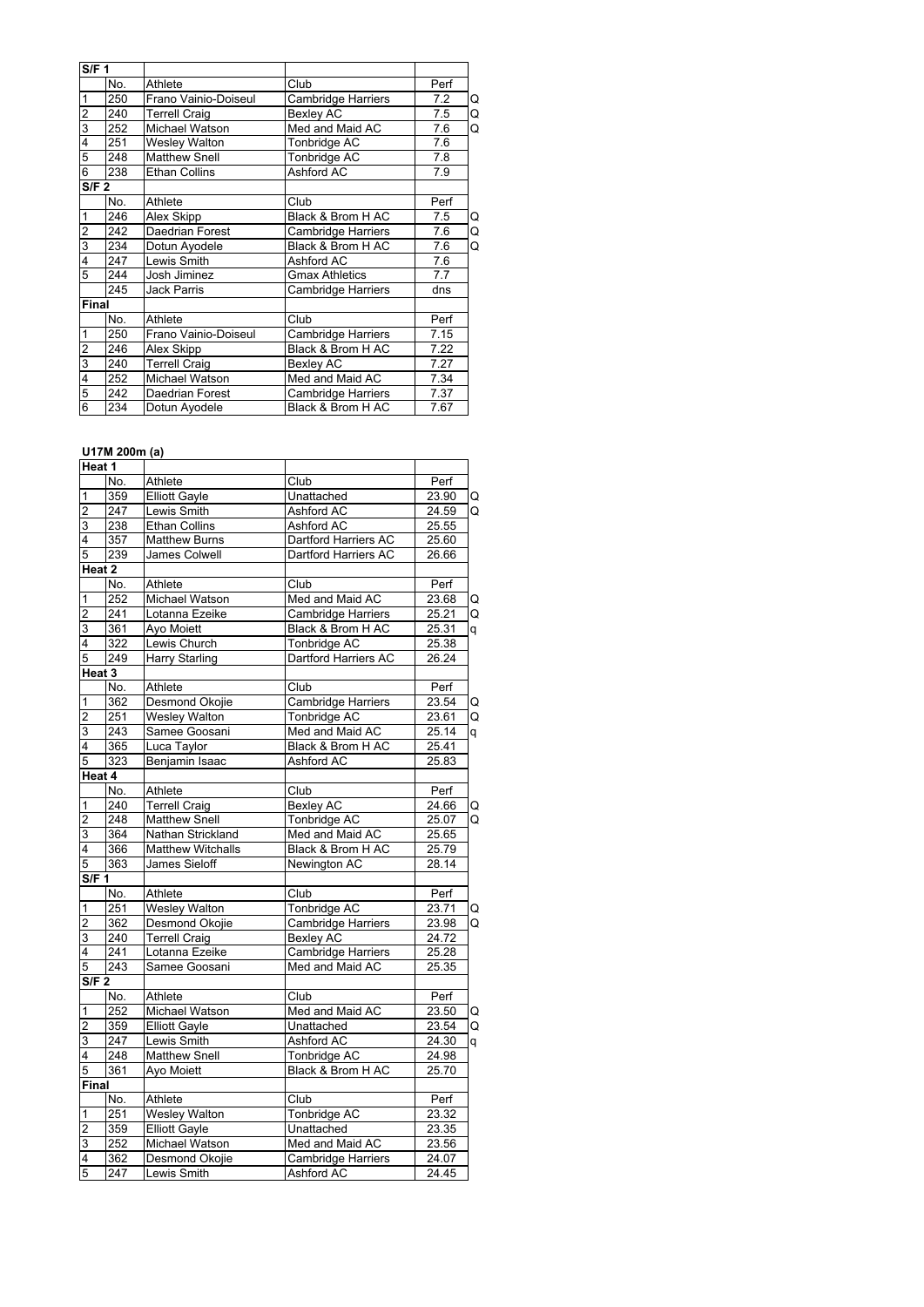#### **U17M 400m (b)**

| Heat 1                  |        |                          |                           |       |   |
|-------------------------|--------|--------------------------|---------------------------|-------|---|
|                         | No.    | Athlete                  | Club                      | Perf  |   |
| 1                       | 411    | Tommy Ramdhan            | <b>Bexley AC</b>          | 53.03 | Q |
| $\overline{\mathbf{c}}$ | 409    | Lewis Heffernan          | Med and Maid AC           | 53.70 | Q |
| $\overline{3}$          | 324    | <b>Bradley Wakesmith</b> | Invicta East Kent AC      | 54.47 | q |
| 4                       | 410    | Ryan Mclellan            | Tonbridge AC              | 62.36 |   |
|                         | 406    | Joseph Burton            | Med and Maid AC           | disg  |   |
|                         | Heat 2 |                          |                           |       |   |
|                         | No.    | Athlete                  | Club                      | Perf  |   |
| 1                       | 405    | Stephen Ball             | Cambridge Harriers        | 51.33 | Q |
| $\overline{c}$          | 360    | Mahmood Khaisto          | S Factor Academy          | 53.43 | Q |
| $\overline{3}$          | 252    | Michael Watson           | Med and Maid AC           | 55.31 | q |
| 4                       | 235    | Omar-Rakeem Buckley      | Thanet AC                 | 58.43 |   |
| 5                       | 407    | Thomas Desborough        | Black & Brom H AC         | 59.71 |   |
| Final                   |        |                          |                           |       |   |
|                         | No.    | Athlete                  | Club                      | Perf  |   |
| 1                       | 405    | Stephen Ball             | <b>Cambridge Harriers</b> | 50.7  |   |
| $\overline{2}$          | 411    | Tommy Ramdhan            | <b>Bexley AC</b>          | 51.4  |   |
| $\overline{3}$          | 360    | Mahmood Khaisto          | S Factor Academy          | 52.7  |   |
| 4                       | 409    | Lewis Heffernan          | Med and Maid AC           | 53.5  |   |
| 5                       | 252    | Michael Watson           | Med and Maid AC           | 55.3  |   |
| $\overline{6}$          | 324    | <b>Bradley Wakesmith</b> | Invicta East Kent AC      | 57.6  |   |

#### **U17M 800m (a)**

| Heat 1         |        |                     |                           |         |     |
|----------------|--------|---------------------|---------------------------|---------|-----|
|                | No.    | Athlete             | Club                      | Perf    |     |
| 1              | 405    | Stephen Ball        | <b>Cambridge Harriers</b> | 2:07.79 | Q   |
| $\overline{2}$ | 447    | Cameron Payas       | Med and Maid AC           | 2:16.27 | Q   |
| 3              | 444    | <b>Kyle Denning</b> | Ashford AC                | 2:24.45 | a   |
| 4              | 448    | Daniel Wood         | Newington AC              | 3:12.52 |     |
|                | Heat 2 |                     |                           |         |     |
|                | No.    | Athlete             | Club                      | Perf    |     |
| 1              | 442    | Akin Ajose          | <b>Cambridge Harriers</b> | 2:13.43 | Q   |
| 2              | 443    | Lewis Caiels        | Dartford Harriers AC      | 2:14.23 | Q   |
| 3              | 408    | Etienne Faucher     | <b>Cambridge Harriers</b> | 2:17.76 | a   |
| 4              | 445    | Gareth Funnell      | Newington AC              | 2:34.86 |     |
| Final          |        |                     |                           |         |     |
|                | No.    | Athlete             | Club                      | Perf    |     |
| 1              | 405    | Stephen Ball        | <b>Cambridge Harriers</b> | 2:06.94 | CBP |
| 2              | 442    | Akin Ajose          | <b>Cambridge Harriers</b> | 2:13.06 |     |
| 3              | 443    | Lewis Caiels        | Dartford Harriers AC      | 2:13.37 |     |
| 4              | 408    | Etienne Faucher     | <b>Cambridge Harriers</b> | 2:19.00 |     |
| 5              | 447    | Cameron Payas       | Med and Maid AC           | 2:20.49 |     |
| 6              | 444    | Kyle Denning        | Ashford AC                | 2:25.07 |     |

## **U17M 1500m (b)**

| <b>Final</b> |     |             |                      |         |
|--------------|-----|-------------|----------------------|---------|
|              | No. | Athlete     | Club                 | Per     |
|              | 464 | Callum Ward | Dartford Harriers AC | 4:37.03 |

## **U17M 60m Hurdles (a)**

| <b>Final</b> |     |                          |                           |      |
|--------------|-----|--------------------------|---------------------------|------|
|              | No. | Athlete                  | Club                      | Perf |
|              | 237 | Joe Clark                | Dartford Harriers AC      | 8.63 |
| 12           | 245 | <b>Jack Parris</b>       | <b>Cambridge Harriers</b> | 8.66 |
| 3            | 322 | Lewis Church             | Tonbridge AC              | 8.87 |
|              | 323 | Benjamin Isaac           | Ashford AC                | 9.04 |
| 5            | 324 | <b>Bradley Wakesmith</b> | Invicta East Kent AC      | 9.68 |

## **U17M 1000m Walk (a)**

| Final |     |               |              |       |
|-------|-----|---------------|--------------|-------|
|       | No. | Athlete       | Club         | Per   |
|       | 363 | James Sieloff | Newington AC | 7:38. |

## **U17M High Jump (b)**

| Final |     |                          |                       |      |                                                                |
|-------|-----|--------------------------|-----------------------|------|----------------------------------------------------------------|
|       | No. | Athlete                  | Club                  | Ht   |                                                                |
|       | 322 | Lewis Church             | Tonbridge AC          | 1.85 | 1.70 o;1.75 o;1.80 o;1.85 xo;1.90 xxx                          |
| 12    | 475 | Mason Doyle              | Paddock Wood AC       | 1.80 | 1.40 o;1.45 o;1.50 o;1.55 xxo;1.60 o;1.<br>xo;1.80 xo;1.85 xxx |
| 13    | 476 | Dominic Snee             | IInvicta East Kent AC | 1.75 | 1.50 o:1.55 -:1.60 o:1.65 o:1.70 o:1.75                        |
| 14    | 324 | <b>Bradley Wakesmith</b> | Ilnvicta East Kent AC | 1.65 | 1.50 o; 1.55 o; 1.60 o; 1.65 xo; 1.70 xxrtd                    |
| 5     | 477 | <b>Ben Stanbury</b>      | Cambridge Harriers    | 1.60 | 1.50 o:1.55 xo:1.60 o:1.65 xxx                                 |

1.70 o;1.75 o;1.80 o;1.85 xo;1.90 xxx 1.40 o;1.45 o;1.50 o;1.55 xxo;1.60 o;1.65 o;1.70 xo;1.75 xo;1.80 xo;1.85 xxx

1.50 o;1.55 -;1.60 o;1.65 o;1.70 o;1.75 xo;1.80 xxx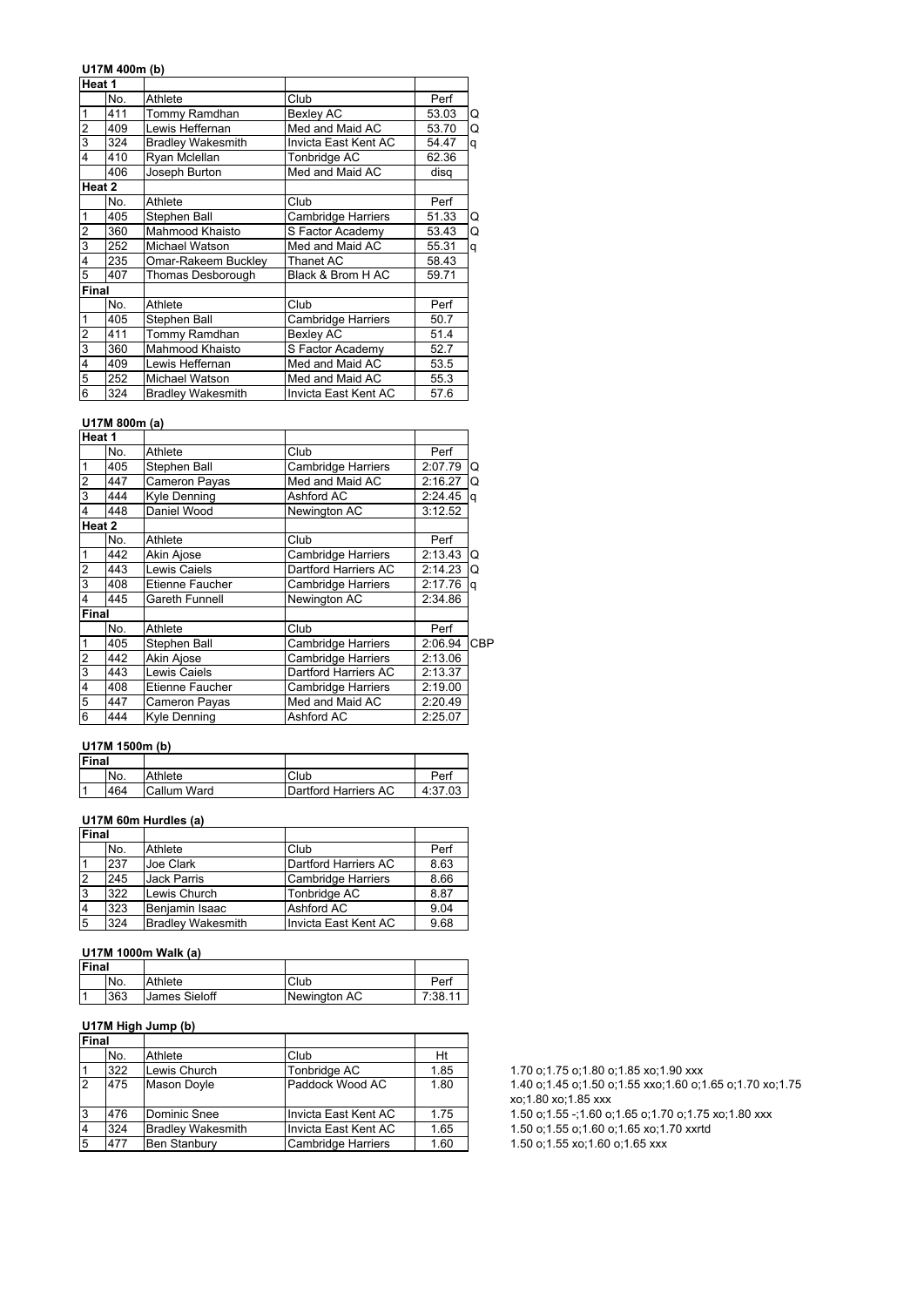#### **U17M Pole Vault (b)**

| <b>IFinal</b> |     |            |                   |      |
|---------------|-----|------------|-------------------|------|
|               | No. | Athlete    | Club              | Ht   |
|               | 486 | Max Hodson | Black & Brom H AC | 3.05 |

## **U17M Long Jump (a)**

| Final |     |                          |                      |      |            |                      |
|-------|-----|--------------------------|----------------------|------|------------|----------------------|
|       | No. | Athlete                  | Club                 | Dist |            |                      |
|       | 500 | Tobiloba Adenivi         | Cambridge Harriers   | 6.47 | <b>CBP</b> | ni; ni; 6.47; ni     |
|       | 247 | Lewis Smith              | Ashford AC           | 5.65 |            | 5.41; 5.45; 5.65; nj |
|       | 324 | <b>Bradley Wakesmith</b> | Invicta East Kent AC | 5.25 |            | $5.25:4.66: -: -$    |
|       | 444 | Kyle Denning             | Ashford AC           | 4.67 |            | nj; nj; nj; 4.67     |
| 15    | 448 | Daniel Wood              | Newington AC         | 3.41 |            | 3.41; 3.30; 3.23; 2. |

## **U17M Triple Jump (b)**

| <b>Final</b>   |     |                       |                 |       |                            |
|----------------|-----|-----------------------|-----------------|-------|----------------------------|
|                | No. | Athlete               | Club            | Dist  |                            |
|                | 322 | Lewis Church          | Tonbridge AC    | 12.82 | 10.72; 12.30; 10.84; 12.82 |
| 12             | 251 | <b>Wesley Walton</b>  | Tonbridge AC    | 12.56 | 11.86; 11.17; 12.39; 12.56 |
| Ι3             | 475 | Mason Doyle           | Paddock Wood AC | 12.51 | 11.99; 12.03; 11.96; 12.51 |
| $\overline{4}$ | 236 | Ashlev Buckman        | Ashford AC      | 12.21 | 12.21; 11.64; 11.70; 12.01 |
| 15             | 445 | <b>Gareth Funnell</b> | Newington AC    | 8.03  | nj; nj; nj; 8.03           |
|                |     |                       |                 |       |                            |

### **U17M Shot (a)**

| Final |     |                          |                      |       |                           |
|-------|-----|--------------------------|----------------------|-------|---------------------------|
|       | No. | Athlete                  | Club                 | Dist  |                           |
|       | 322 | Lewis Church             | Tonbridge AC         | 11.08 | 10.78; 11.08; np; 10.98   |
| 12    | 324 | <b>Bradley Wakesmith</b> | Invicta East Kent AC | 10.94 | 9.80: 10.89: 10.94: 10.79 |
| l3    | 237 | Joe Clark                | Dartford Harriers AC | 10.22 | $10.22: 10.01: -: -$      |
| 14    | 445 | <b>Gareth Funnell</b>    | Newington AC         | 8.06  | 6.58; 6.65; 7.66; 8.06    |
| 15    | 448 | Daniel Wood              | Newington AC         | 6.77  | 6.77; 6.63; 6.15; 5.66    |

## **U15B 60m (b)**

| Heat 1         |     |                          |                      |      |     |
|----------------|-----|--------------------------|----------------------|------|-----|
|                | No. | Athlete                  | Club                 | Perf |     |
| $\mathbf{1}$   | 256 | Camron Lyttle            | <b>Bexley AC</b>     | 7.34 | Q   |
| $\overline{2}$ | 253 | Ethan Akanni             | <b>Bexley AC</b>     | 7.78 | Q   |
| $\overline{3}$ | 262 | James Whiteaker          | Tonbridge AC         | 8.12 | q   |
| 4              | 261 | <b>Jake Timmins</b>      | Ashford AC           | 8.74 |     |
| Heat 2         |     |                          |                      |      |     |
|                | No. | Athlete                  | Club                 | Perf |     |
| 1              | 258 | Lloyd Riggall            | Dartford Harriers AC | 7.43 | Q   |
| $\overline{2}$ | 257 | Ryan Poyroo              | Black & Brom H AC    | 7.84 | Q   |
| 3              | 259 | Harry Taylor             | Black & Brom H AC    | 8.13 | a   |
| 4              | 255 | Deontia Flavius-Griffith | Swale Combined AC    | 8.31 |     |
| <b>Final</b>   |     |                          |                      |      |     |
|                | No. | Athlete                  | Club                 | Perf |     |
| 1              | 256 | Camron Lyttle            | <b>Bexley AC</b>     | 7.22 | CBP |
| $\overline{2}$ | 258 | Lloyd Riggall            | Dartford Harriers AC | 7.40 |     |
| $\overline{3}$ | 253 | Ethan Akanni             | Bexley AC            | 7.71 |     |
| 4              | 257 | Ryan Poyroo              | Black & Brom H AC    | 7.75 |     |
| $\overline{5}$ | 262 | James Whiteaker          | Tonbridge AC         | 8.14 |     |
| 6              | 259 | Harry Taylor             | Black & Brom H AC    | 8.15 |     |

# **U15B 200m (a)**

| Heat 1                  |     |                          |                           |       |   |
|-------------------------|-----|--------------------------|---------------------------|-------|---|
|                         | No. | Athlete                  | Club                      | Perf  |   |
| $\overline{1}$          | 258 | Lloyd Riggall            | Dartford Harriers AC      | 24.20 | Q |
| $\overline{2}$          | 254 | <b>Cameron Amedee</b>    | Ashford AC                | 25.87 | q |
| 3                       | 255 | Deontia Flavius-Griffith | Swale Combined AC         | 27.00 |   |
| $\overline{\mathbf{4}}$ | 371 | Luke Hurton              | Newington AC              | 28.88 |   |
| Heat 2                  |     |                          |                           |       |   |
|                         | No. | Athlete                  | Club                      | Perf  |   |
| $\mathbf{1}$            | 256 | Camron Lyttle            | <b>Bexley AC</b>          | 23.59 | Q |
| $\overline{2}$          | 367 | <b>Fabrice Baptiste</b>  | <b>Cambridge Harriers</b> | 25.53 | q |
| 3                       | 372 | <b>Oliver Marsh</b>      | Ashford AC                | 26.80 |   |
| 4                       | 260 | Scott Thomson            | Tonbridge AC              | 27.13 |   |
| Heat <sub>3</sub>       |     |                          |                           |       |   |
|                         | No. | Athlete                  | Club                      | Perf  |   |
| 1                       | 253 | Ethan Akanni             | <b>Bexley AC</b>          | 25.92 | Q |
| $\overline{\mathbf{c}}$ | 369 | Joshua Fernandez         | Dartford Harriers AC      | 26.03 |   |
| 3                       | 370 | Callum Gordon            | <b>Cambridge Harriers</b> | 26.82 |   |
| $\overline{4}$          | 368 | Lynden Dixon             | Unattached                | 28.91 |   |

### 2.70 o;2.85 o;2.95 o;3.05 xo;3.15 xxx

nj; nj; 6.47; nj  $3.41$ ;  $3.30$ ;  $3.23$ ; 2.19

| 10.72: 12.30: 10.84: 12.82 |
|----------------------------|
| 11.86; 11.17; 12.39; 12.56 |
| 11.99: 12.03: 11.96: 12.51 |
| 12.21: 11.64: 11.70: 12.01 |
| ni; ni; ni; 8.03           |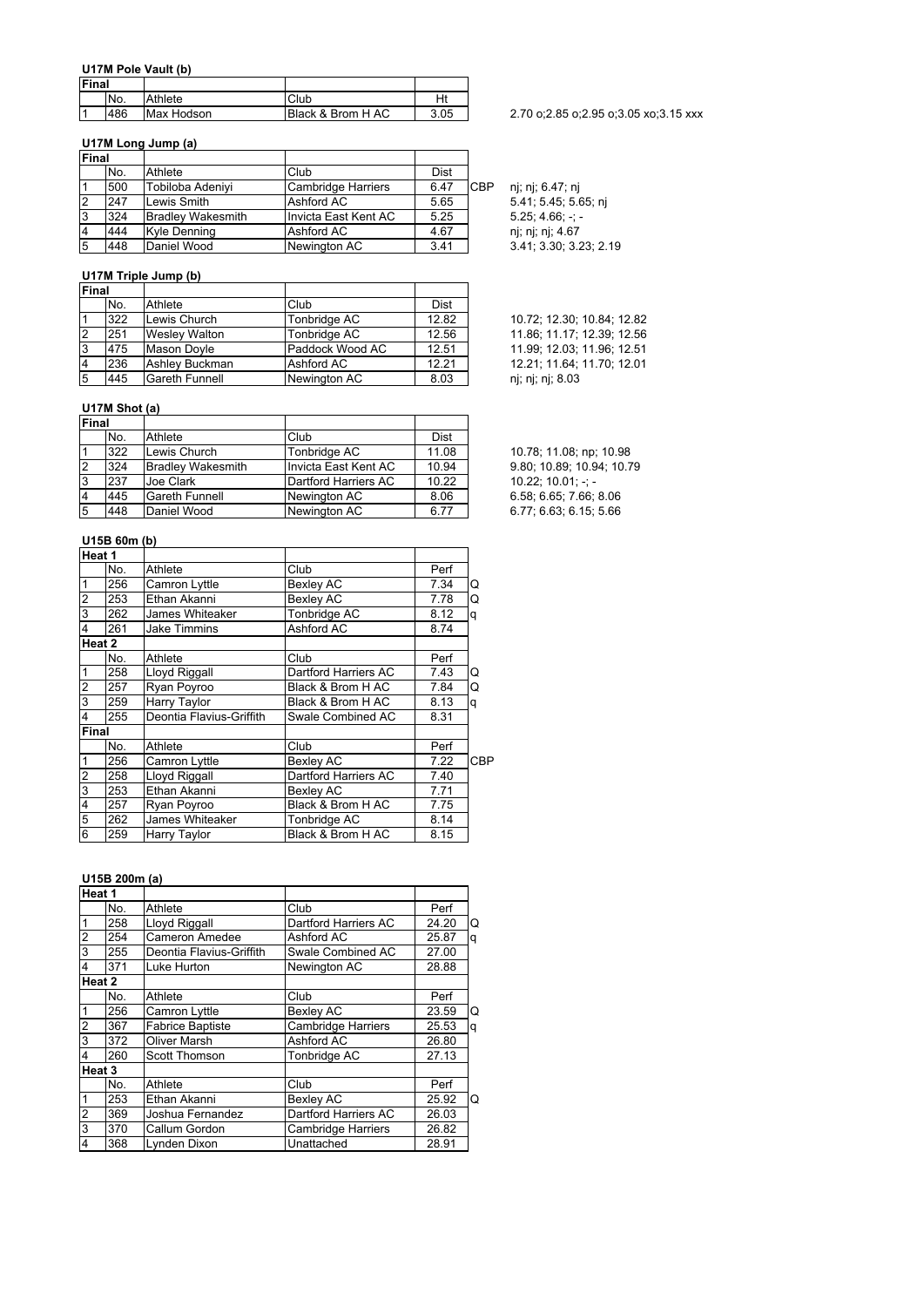| Final |     |                         |                           |       |     |
|-------|-----|-------------------------|---------------------------|-------|-----|
|       | No. | Athlete                 | Club                      | Perf  |     |
|       | 256 | <b>Camron Lyttle</b>    | Bexley AC                 | 23.35 | CBP |
| 2     | 258 | Lloyd Riggall           | Dartford Harriers AC      | 23.46 |     |
| 3     | 253 | Ethan Akanni            | Bexley AC                 | 25.56 |     |
|       | 367 | <b>Fabrice Baptiste</b> | <b>Cambridge Harriers</b> | 25.65 |     |
| 5     | 254 | Cameron Amedee          | Ashford AC                | 26.05 |     |

## **U15B 300m (b)**

| <b>IFinal</b> |     |                   |                      |       |
|---------------|-----|-------------------|----------------------|-------|
|               | No. | Athlete           | Club                 | Perf  |
|               | 254 | Cameron Amedee    | Ashford AC           | 40.60 |
|               | 369 | IJoshua Fernandez | Dartford Harriers AC | 41.90 |
|               | 259 | Harry Tavlor      | IBlack & Brom H AC   | 43.73 |

## **U15B 800m (a)**

| <b>Final</b> |     |                        |                           |         |
|--------------|-----|------------------------|---------------------------|---------|
|              | No. | Athlete                | Club                      | Perf    |
|              | 371 | Luke Hurton            | Newington AC              | 2:34.01 |
|              | 451 | <b>Ryan Maunders</b>   | Med and Maid AC           | 2:34.87 |
| 3            | 325 | Calum Laing            | Tonbridge AC              | 2:41.87 |
|              | 450 | <b>Miles Gulliford</b> | <b>Cambridge Harriers</b> | 2:56.19 |

#### **U15B 60m Hurdles (a)**

| Final |     |                      |                  |       |
|-------|-----|----------------------|------------------|-------|
|       | No. | Athlete              | Club             | Perf  |
|       | 253 | Ethan Akanni         | <b>Bexley AC</b> | 9.13  |
| 2     | 326 | Joseph Thurgood      | Med and Maid AC  | 9.17  |
| 3     | 254 | Cameron Amedee       | Ashford AC       | 9.19  |
|       | 260 | <b>Scott Thomson</b> | Tonbridge AC     | 9.47  |
| .5    | 261 | Jake Timmins         | Ashford AC       | 9.83  |
| 6     | 325 | Calum Laing          | Tonbridge AC     | 10.74 |

## **U15B High Jump (b)**

| <b>Final</b> |     |                          |                   |      |
|--------------|-----|--------------------------|-------------------|------|
|              | No. | Athlete                  | Club              | Ht   |
|              | 326 | Joseph Thurgood          | Med and Maid AC   | 1.68 |
|              | 255 | Deontia Flavius-Griffith | Swale Combined AC | 1.50 |
| l3           | 261 | <b>Jake Timmins</b>      | Ashford AC        | 1.35 |

### **U15B Pole Vault (b)**

| Final |     |                 |                 |      |
|-------|-----|-----------------|-----------------|------|
|       | No. | Athlete         | Club            | Ht   |
|       | 487 | Alexander Hardy | Ashford AC      | 2.70 |
| l2    | 488 | Andrew Williams | The Judd School | 2.15 |

## **U15B Long Jump (a)**

| <b>IFinal</b> |     |                          |                   |      |                        |
|---------------|-----|--------------------------|-------------------|------|------------------------|
|               | No. | Athlete                  | Club              | Dist |                        |
|               | 326 | Joseph Thurgood          | Med and Maid AC   | 5.14 | 5.14; 4.83; 4.77; 5.04 |
| 2             | 260 | Scott Thomson            | Tonbridge AC      | 4.81 | 4.56; 4.81; 4.32; 4.57 |
| l3            | 255 | Deontia Flavius-Griffith | Swale Combined AC | 4.59 | 4.53; 4.59; nj; 4.46   |
| 14            | 261 | Jake Timmins             | Ashford AC        | 4.49 | 4.42; nj; 4.49; 4.18   |
| 5             | 325 | Calum Laing              | Tonbridge AC      | 4.27 | 4.03; 4.27; 3.94; 3.97 |
| 6             | 368 | Lynden Dixon             | Unattached        | 3.73 | 3.73; 3.68; 3.56; 3.56 |

## **U15B Triple Jump (b)**

| Final |     |                |                 |       |
|-------|-----|----------------|-----------------|-------|
|       | No. | Athlete        | Club            | Dist  |
|       | 510 | Joel Champion  | The Judd School | 11.50 |
| - מ   | 254 | Cameron Amedee | Ashford AC      | 11.19 |

## **U15B Shot (a)**

| <b>Final</b>   |     |                          |                    |       |
|----------------|-----|--------------------------|--------------------|-------|
|                | No. | Athlete                  | Club               | Dist  |
|                | 518 | <b>Alfie Scopes</b>      | Tonbridge AC       | 11.28 |
| $\overline{2}$ | 367 | <b>Fabrice Baptiste</b>  | Cambridge Harriers | 10.46 |
| Iз             | 516 | Curtis French            | Tonbridge AC       | 9.41  |
| $\overline{4}$ | 255 | Deontia Flavius-Griffith | Swale Combined AC  | 7.80  |

# **SW 60m (b)**

| Final          |     |                       |                      |      |
|----------------|-----|-----------------------|----------------------|------|
|                | No. | Athlete               | Club                 | Perf |
|                | 267 | <b>Grace Sheppard</b> | Black & Brom H AC    | 7.79 |
| $\overline{2}$ | 265 | Rachel Hanagan        | Ashford AC           | 8.06 |
| 3              | 264 | Katrina Cosby         | Black & Brom H AC    | 8.06 |
| $\overline{4}$ | 266 | Jodie Leslie          | Dartford Harriers AC | 8.33 |

1.50 o;1.55 o;1.60 o;1.65 o;1.68 xo;1.71 xxx 1.25 o;1.30 o;1.35 xo;1.40 o;1.45 o;1.50 xxo;1.55 xxx 1.25 xo;1.30 o;1.35 xxo;1.40 xxx

#### 2.15 o;2.35 o;2.50 o;2.60 o;2.70 o;2.80 xxx 1.95 o;2.15 o;2.35 xxx

| 5.14; 4.83; 4.77; 5.04 |
|------------------------|
| 4.56; 4.81; 4.32; 4.57 |
| 4.53; 4.59; nj; 4.46   |
| 4.42; nj; 4.49; 4.18   |
| 4.03; 4.27; 3.94; 3.97 |
| 3.73; 3.68; 3.56; 3.56 |

11.00; 11.37; 11.37; 11.50 11.06; nj; 11.19; nj

10.64; 9.80; 11.28; 10.64 10.34; 10.20; 9.68; 10.46  $9.02; 9.08; 0.34; 9.41$ 7.08; 7.18; 7.80; 7.67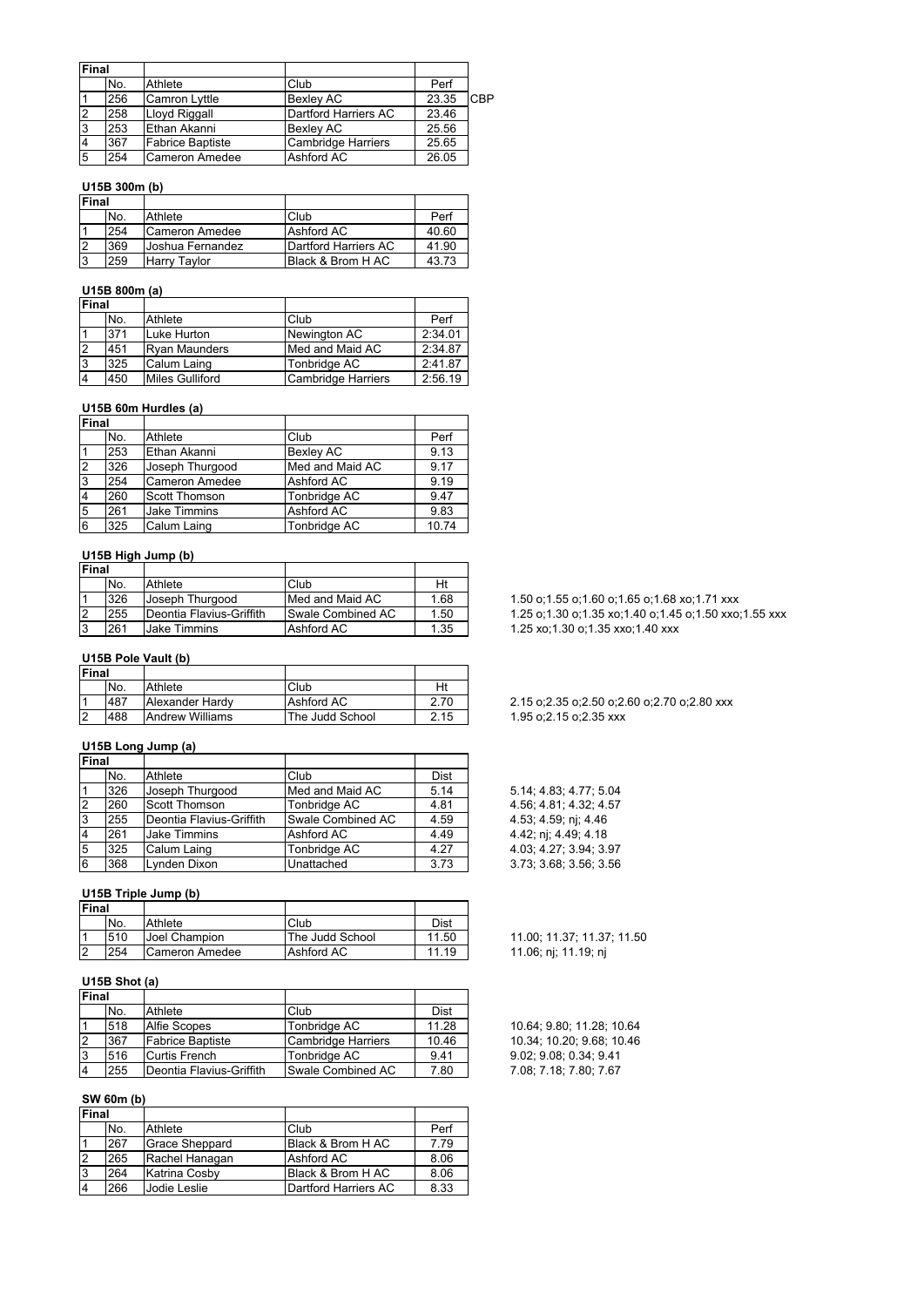#### **SW 200m (a)**

| <b>Final</b> |     |                     |                           |      |     |
|--------------|-----|---------------------|---------------------------|------|-----|
|              | No. | Athlete             | Club                      | Perf |     |
|              | 375 | Kathryn Sutton      | Dartford Harriers AC      | 26.3 | CBP |
|              | 266 | <b>Jodie Leslie</b> | Dartford Harriers AC      | 26.7 |     |
|              | 374 | Kate Laidlow        | Cambridge Harriers        | 26.7 |     |
|              | 373 | Charlotte Daniel    | <b>Cambridge Harriers</b> | 28.8 |     |

## **SW 400m (b)**

| <b>Final</b> |     |                      |                      |       |
|--------------|-----|----------------------|----------------------|-------|
|              | No. | Athlete              | Club                 | Perf  |
|              | 375 | Kathryn Sutton       | Dartford Harriers AC | 58.88 |
|              | 266 | Jodie Leslie         | Dartford Harriers AC | 61.66 |
|              | 373 | Charlotte Daniel     | Cambridge Harriers   | 62.85 |
|              | 413 | <b>Hannah Sutton</b> | Dartford Harriers AC | 64.15 |
|              | 264 | Katrina Cosby        | Black & Brom H AC    | dns   |

### **SW 800m (a)**

| <b>Final</b> |     |                |                  |         |
|--------------|-----|----------------|------------------|---------|
|              | No. | Athlete        | Club             | Perf    |
|              | 452 | Rebecca Harris | <b>Bexlev AC</b> | 2:38.01 |

## **SW 1000m Walk (a)**

| Final    |     |                       |                  |         |
|----------|-----|-----------------------|------------------|---------|
|          | No. | Athlete               | Club             | Perf    |
|          | 470 | Angela Martin (W45)   | Paddock Wood AC  | 6:13.23 |
| <u>2</u> | 469 | Geraldine Legon (W50) | <b>Bexley AC</b> | 6:35.09 |

## **SW High Jump (a)**

| Final |     |                    |            |      |
|-------|-----|--------------------|------------|------|
|       | No. | Athlete            | Club       | Ht   |
|       | 478 | Katherine Hamilton | Ashford AC | 1.45 |

## **SW Pole Vault (a)**

| Final |     |                 |                   |      |
|-------|-----|-----------------|-------------------|------|
|       | No. | Athlete         | Club              | Ht   |
|       | 489 | Rachel Arnheim  | Black & Brom H AC | 3.55 |
| l2    | 490 | Christina Moore | Black & Brom H AC | 3.15 |

#### **SW Long Jump (b)**

| Final |     |                |            |      |
|-------|-----|----------------|------------|------|
|       | No. | Athlete        | Club       | Dist |
|       | 265 | Rachel Hanagan | Ashford AC | 4.93 |

# **SW Triple Jump (a)**

| <b>Final</b> |     |                |            |       |
|--------------|-----|----------------|------------|-------|
|              | No. | Athlete        | Club       | Dist  |
|              | 265 | Rachel Hanagan | Ashford AC | 11.83 |

## **SW Shot (b)**

| <b>Final</b> |     |                       |                          |      |
|--------------|-----|-----------------------|--------------------------|------|
|              | No. | Athlete               | Club                     | Dist |
|              | 519 | Sharon Funnell (W35)  | Newington AC             | 5.34 |
|              | 520 | Christine Lynch (W55) | <b>Swale Combined AC</b> | 4.75 |

## **U20W 60m (b)**

| No. | Athlete                | Club                      | Perf |   |
|-----|------------------------|---------------------------|------|---|
| 275 | Daryll Neita           | <b>Cambridge Harriers</b> | 7.51 | Q |
| 270 | Amara Lalemi-Jacobs    | Black & Brom H AC         | 8.14 | Q |
| 268 | Florence Cochrane      | Tonbridge AC              | 8.33 |   |
| 274 | Jessica Murphy         | Tonbridge AC              | 8.35 |   |
| 272 | Shauna McFarlane       | Med and Maid AC           | 8.57 |   |
| 271 | Georgia McCall         | Paddock Wood AC           | 8.80 |   |
|     |                        |                           |      |   |
| No. | Athlete                | Club                      | Perf |   |
| 276 | Ruth Onyekwe           | <b>Cambridge Harriers</b> | 7.69 | Q |
| 269 | <b>Chanel Hemmings</b> | <b>Cambridge Harriers</b> | 8.09 | Q |
| 278 | Reanne Steele-Gomes    | <b>Cambridge Harriers</b> | 8.11 | q |
| 273 | Georgina Middleton     | Black & Brom H AC         | 8.23 | q |
| 277 | <b>Abigail Purkis</b>  | Ashford AC                | 8.93 |   |
|     | Heat 1<br>Heat 2       |                           |      |   |

1.35 o;1.40 xo;1.45 xo;1.50 xxx

3.05 o;3.15 o;3.25 o;3.35 xo;3.45 xo;3.55 o;3.65 xxx 2.95 o;3.05 o;3.15 o;3.25 xxx

nj; nj; 4.93; 4.84

nj; 11.83; nj; 11.29

5.34; 4.76; 4.24; 4.52 4.26; 4.67; 4.64; 4.75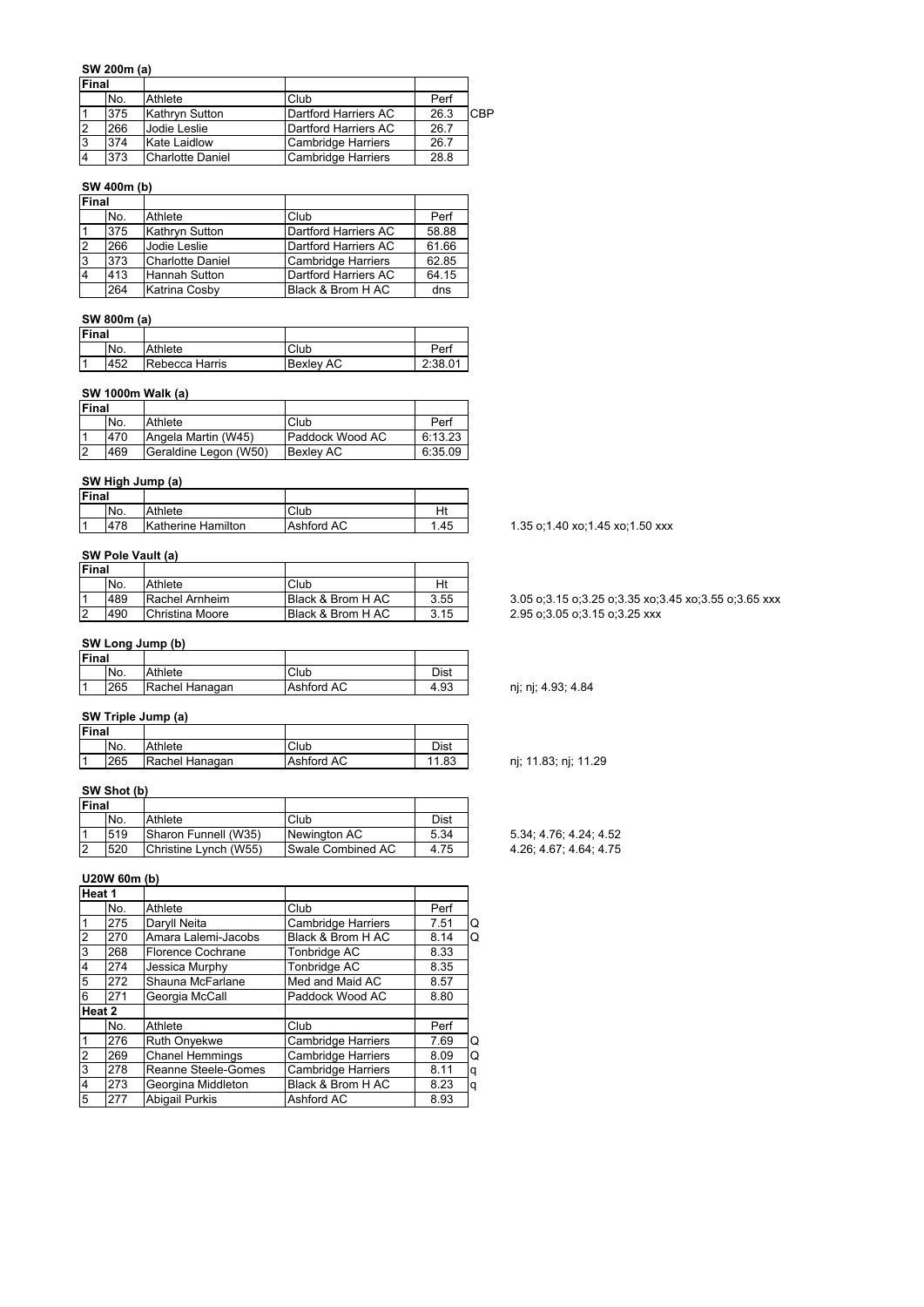| Final |     |                        |                           |      |     |
|-------|-----|------------------------|---------------------------|------|-----|
|       | No. | Athlete                | Club                      | Perf |     |
|       | 275 | Daryll Neita           | <b>Cambridge Harriers</b> | 7.49 | CBP |
| 12    | 276 | <b>Ruth Onyekwe</b>    | <b>Cambridge Harriers</b> | 7.70 |     |
| l3    | 269 | <b>Chanel Hemmings</b> | <b>Cambridge Harriers</b> | 8.01 |     |
|       | 278 | Reanne Steele-Gomes    | <b>Cambridge Harriers</b> | 8.07 |     |
| 15    | 270 | Amara Lalemi-Jacobs    | Black & Brom H AC         | 8.10 |     |
| 6     | 273 | Georgina Middleton     | Black & Brom H AC         | 8.26 |     |

# **U20W 200m (a)**

|        | $\mathbf{v}$           |                                    |       |     |
|--------|------------------------|------------------------------------|-------|-----|
|        |                        |                                    |       |     |
| No.    | Athlete                | Club                               | Perf  |     |
| 276    | <b>Ruth Onyekwe</b>    | <b>Cambridge Harriers</b>          | 25.5  | Q   |
| 270    | Amara Lalemi-Jacobs    | Black & Brom H AC                  | 26.4  | q   |
| 269    | <b>Chanel Hemmings</b> | <b>Cambridge Harriers</b>          | 26.6  | q   |
| 277    | Abigail Purkis         | Ashford AC                         | 30.1  |     |
| Heat 2 |                        |                                    |       |     |
| No.    | Athlete                | Club                               | Perf  |     |
| 376    | Samantha Brown         | Black & Brom H AC                  | 26.3  | Q   |
| 268    | Florence Cochrane      | Tonbridge AC                       | 27.5  | q   |
| 274    | Jessica Murphy         | Tonbridge AC                       | 27.8  |     |
| 272    | Shauna McFarlane       | Med and Maid AC                    | 28.6  |     |
| Final  |                        |                                    |       |     |
| No.    | Athlete                | Club                               | Perf  |     |
| 276    | <b>Ruth Onyekwe</b>    | <b>Cambridge Harriers</b>          | 25.28 | CBP |
| 376    | Samantha Brown         | Black & Brom H AC                  | 25.90 |     |
| 270    | Amara Lalemi-Jacobs    | Black & Brom H AC                  | 26.35 |     |
| 269    | <b>Chanel Hemmings</b> | <b>Cambridge Harriers</b><br>26.56 |       |     |
| 268    | Florence Cochrane      | Tonbridge AC                       | 27.45 |     |
|        | Heat 1                 |                                    |       |     |

## **U20W 400m (b)**

| Final          |     |                     |                   |       |
|----------------|-----|---------------------|-------------------|-------|
|                | No. | Athlete             | Club              | Perf  |
| l1             | 376 | Samantha Brown      | Black & Brom H AC | 61.07 |
| $\overline{2}$ | 416 | Charlotte Colegate  | Black & Brom H AC | 61.82 |
| 3              | 330 | <b>Emily Stone</b>  | Tonbridge AC      | 62.33 |
| $\overline{4}$ | 418 | <b>Maddy Scaife</b> | Tonbridge AC      | 64.12 |
| $\overline{5}$ | 417 | Nathanielle Jones   | Black & Brom H AC | 64.16 |

## **U20W 800m (a)**

| Final |     |                       |                    |         |
|-------|-----|-----------------------|--------------------|---------|
|       | No. | Athlete               | Club               | Perf    |
|       | 454 | Amelia Jones          | Ashford AC         | 2:28.20 |
| l2    | 453 | <b>Holly Fletcher</b> | Black & Brom H AC  | 2:30.62 |
| l3    | 455 | Megan Williams        | Cambridge Harriers | 2:43.82 |

#### **U20W 1500m (b)**

| Final |     |               |                      |      |
|-------|-----|---------------|----------------------|------|
|       | No. | Athlete       | Club                 | Perf |
|       | 465 | Rebecca Wilby | Dartford Harriers AC | disa |

#### **U20W 60m Hurdles (a)**

| Final |     |                    |                   |       |
|-------|-----|--------------------|-------------------|-------|
|       | No. | Athlete            | Club              | Perf  |
|       | 328 | Rhiannon Jones     | Black & Brom H AC | 9.24  |
|       | 327 | Laura Hanagan      | Ashford AC        | 9.74  |
| Ι3    | 329 | Louise Springham   | Tonbridge AC      | 9.77  |
|       | 330 | <b>Emily Stone</b> | Tonbridge AC      | 10.89 |

## **U20W High Jump (a)**

| Final |     |                    |                 |      |     |
|-------|-----|--------------------|-----------------|------|-----|
|       | No. | Athlete            | Club            | Ht   |     |
|       | 479 | Deborah Martin     | Ashford AC      | 1.70 | CBP |
|       | 268 | Florence Cochrane  | Tonbridge AC    | 1.50 |     |
|       | 330 | <b>Emily Stone</b> | Tonbridge AC    | 1.45 |     |
|       | 271 | Georgia McCall     | Paddock Wood AC | 1.45 |     |

**U20W Long Jump (b)**

| Final        |     |                    |                   |             |                        |
|--------------|-----|--------------------|-------------------|-------------|------------------------|
|              | No. | Athlete            | Club              | <b>Dist</b> |                        |
|              | 502 | Lauren Stevens     | Black & Brom H AC | 5.32        | 4.95; 4.85; 5.13; 5.32 |
| <sup>2</sup> | 330 | <b>Emily Stone</b> | Tonbridge AC      | 4.92        | 4.82; 4.68; 4.66; 4.92 |
| l3           | 327 | Laura Hanagan      | Ashford AC        | 4.71        | 4.71; 4.63; 4.55; 4.45 |
| 14           | 503 | Evie Svron-Russell | Black & Brom H AC | 4.55        | nj; nj; 4.55; 1.72     |
| 5            | 274 | Jessica Murphy     | Tonbridge AC      | 4.54        | 4.24; 4.49; 4.54; 4.41 |
| 6            | 268 | Florence Cochrane  | Tonbridge AC      | 4.53        | 4.53; nj; 4.44; nj     |
| 17           | 271 | Georgia McCall     | Paddock Wood AC   | 4.36        | 4.22; 4.27; 4.36; 4.18 |

- 1.56 o;1.62 o;1.66 xo;1.70 o;1.74 xxx
- 
- 1.30 o;1.35 o;1.40 o;1.45 o;1.50 xxo;1.53 xxx
- 1.30 o;1.35 xo;1.40 xo;1.45 o;1.50 xxx
- 1.25 o;1.30 o;1.35 o;1.40 o;1.45 xo;1.50 xxx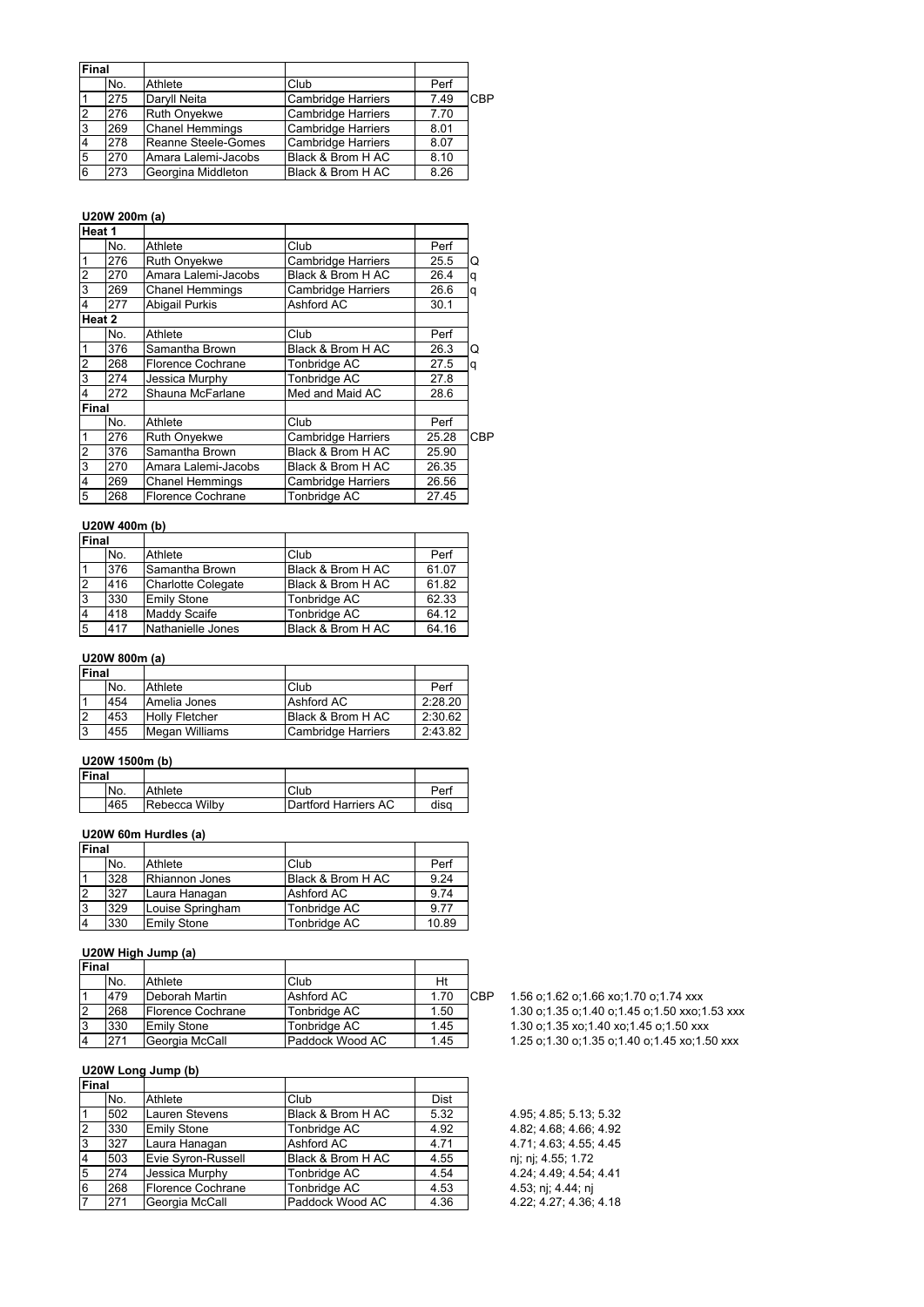## **U20W Triple Jump (a)**

| <b>IFinal</b> |            |                    |                   |       |                        |
|---------------|------------|--------------------|-------------------|-------|------------------------|
|               | INo.       | Athlete            | Club              | Dist  |                        |
|               | 503        | Evie Syron-Russell | Black & Brom H AC | 10.61 | ni; 10.47; 10.61; 9.94 |
|               | <b>277</b> | Abigail Purkis     | Ashford AC        | 8.52  | 7.86; 8.28; 8.08; 8.52 |

## **U20W Shot (b)**

| Final |     |                   |                   |       |                        |
|-------|-----|-------------------|-------------------|-------|------------------------|
|       | No. | Athlete           | Club              | Dist  |                        |
|       | 521 | Gemma Brown       | Black & Brom H AC | 10.29 | 10.29; np; np; 8.99    |
| 12    | 327 | Laura Hanagan     | Ashford AC        | 9.07  | 8.37; 8.15; 9.07; 8.20 |
| l3    | 271 | Georgia McCall    | Paddock Wood AC   | 7.12  | 7.05; 6.99; 7.12; 7.10 |
| 4     | 268 | Florence Cochrane | Tonbridge AC      | 6.97  | 6.97; 6.87; 6.55; 6.95 |
| 5     | 274 | Jessica Murphy    | Tonbridge AC      | 6.67  | np; 5.52; 5.91; 6.67   |

## **U17W 60m (b)**

|                         | Heat 1 |                       |                           |      |   |
|-------------------------|--------|-----------------------|---------------------------|------|---|
|                         | No.    | Athlete               | Club                      | Perf |   |
| 1                       | 289    | Vivien Olatunji       | Black & Brom H AC         | 7.94 | Q |
| $\overline{c}$          | 279    | Diana Adegoke         | <b>Thanet AC</b>          | 8.05 | Q |
| 3                       | 293    | <b>India Smith</b>    | <b>Tonbridge AC</b>       | 8.27 | Q |
| 4                       | 295    | Amber Warren          | Dartford Harriers AC      | 8.29 | q |
| 5                       | 281    | Simone Baxter         | Tonbridge AC              | 8.41 | q |
| $\overline{6}$          | 292    | Katie Scott           | Med and Maid AC           | 9.17 |   |
|                         | Heat 2 |                       |                           |      |   |
|                         | No.    | Athlete               | Club                      | Perf |   |
| $\overline{1}$          | 291    | Renee Ross-Gordon     | <b>Cambridge Harriers</b> | 8.05 | Q |
| $\overline{2}$          | 285    | Shekinah George-Lawal | Cambridge Harriers        | 8.16 | Q |
| 3                       | 297    | Sharai Williams       | <b>Cambridge Harriers</b> | 8.18 | Q |
| 4                       | 298    | Anna Woodward         | Tonbridge AC              | 8.37 | q |
| 5                       | 287    | Tia Murray            | Med and Maid AC           | 8.76 |   |
| 6                       | 282    | Kyra Durant           | Cambridge Harriers        | 8.88 |   |
|                         | Heat 3 |                       |                           |      |   |
|                         | No.    | Athlete               | Club                      | Perf |   |
| $\overline{\mathbf{1}}$ | 296    | <b>Katie White</b>    | <b>Tonbridge AC</b>       | 8.05 | Q |
| $\overline{2}$          | 288    | Joanne Okusanya       | <b>Bexley AC</b>          | 8.36 | Q |
| 3                       | 286    | Katie Keet            | Ashford AC                | 8.55 | Q |
| 4                       | 280    | Christelle Baxter     | Tonbridge AC              | 8.68 |   |
| $\overline{5}$          | 290    | Pippi Randall         | Ashford AC                | 8.70 |   |
| S/F 1                   |        |                       |                           |      |   |
|                         | No.    | Athlete               | Club                      | Perf |   |
| 1                       | 289    | Vivien Olatunji       | Black & Brom H AC         | 7.87 | Q |
| $\overline{2}$          | 279    | Diana Adegoke         | Thanet AC                 | 7.98 | Q |
| 3                       | 285    | Shekinah George-Lawal | <b>Cambridge Harriers</b> | 8.17 | Q |
| 4                       | 293    | India Smith           | Tonbridge AC              | 8.33 |   |
| 5                       | 286    | Katie Keet            | Ashford AC                | 8.46 |   |
| 6                       | 281    | Simone Baxter         | Tonbridge AC              | 8.46 |   |
| S/F <sub>2</sub>        |        |                       |                           |      |   |
|                         | No.    | Athlete               | Club                      | Perf |   |
| $\overline{1}$          | 291    | Renee Ross-Gordon     | Cambridge Harriers        | 7.95 | Q |
| $\overline{2}$          | 296    | Katie White           | Tonbridge AC              | 7.96 | Q |
| 3                       | 297    | Sharai Williams       | Cambridge Harriers        | 8.08 | Q |
| 4                       | 288    | Joanne Okusanya       | <b>Bexley AC</b>          | 8.29 |   |
| 5                       | 298    | Anna Woodward         | Tonbridge AC              | 8.39 |   |
| 6                       | 295    | Amber Warren          | Dartford Harriers AC      | 8.45 |   |
| Final                   |        |                       |                           |      |   |
|                         | No.    | Athlete               | Club                      | Perf |   |
| $\mathbf{1}$            | 289    | Vivien Olatunji       | Black & Brom H AC         | 7.85 |   |
| $\overline{2}$          | 291    | Renee Ross-Gordon     | Cambridge Harriers        | 7.89 |   |
| 3                       | 296    | Katie White           | Tonbridge AC              | 7.95 |   |
| 4                       | 297    | Sharai Williams       | Cambridge Harriers        | 7.97 |   |
| 5                       | 279    | Diana Adegoke         | Thanet AC                 | 7.99 |   |
| 6                       | 285    | Shekinah George-Lawal | Cambridge Harriers        | 8.24 |   |

## **U17W 200m (a)**

| Heat 1 |     |                     |                           |       |   |
|--------|-----|---------------------|---------------------------|-------|---|
|        | No. | Athlete             | Club                      | Perf  |   |
|        | 379 | Darcey Kuypers      | Med and Maid AC           | 26.85 | O |
| 12     | 333 | Charlotte Tappenden | Ashford AC                | 29.17 |   |
| IЗ     | 380 | Jessica Lwin        | <b>Cambridge Harriers</b> | 29.32 |   |
|        | 287 | <b>Tia Murray</b>   | Med and Maid AC           | 29.70 |   |
| 5      | 382 | Katie Scoones       | Swale Combined AC         | 32.29 |   |

| 10.29; np; np; 8.99    |  |  |  |  |
|------------------------|--|--|--|--|
| 8.37; 8.15; 9.07; 8.20 |  |  |  |  |
| 7.05; 6.99; 7.12; 7.10 |  |  |  |  |
| 6.97; 6.87; 6.55; 6.95 |  |  |  |  |
| np; 5.52; 5.91; 6.67   |  |  |  |  |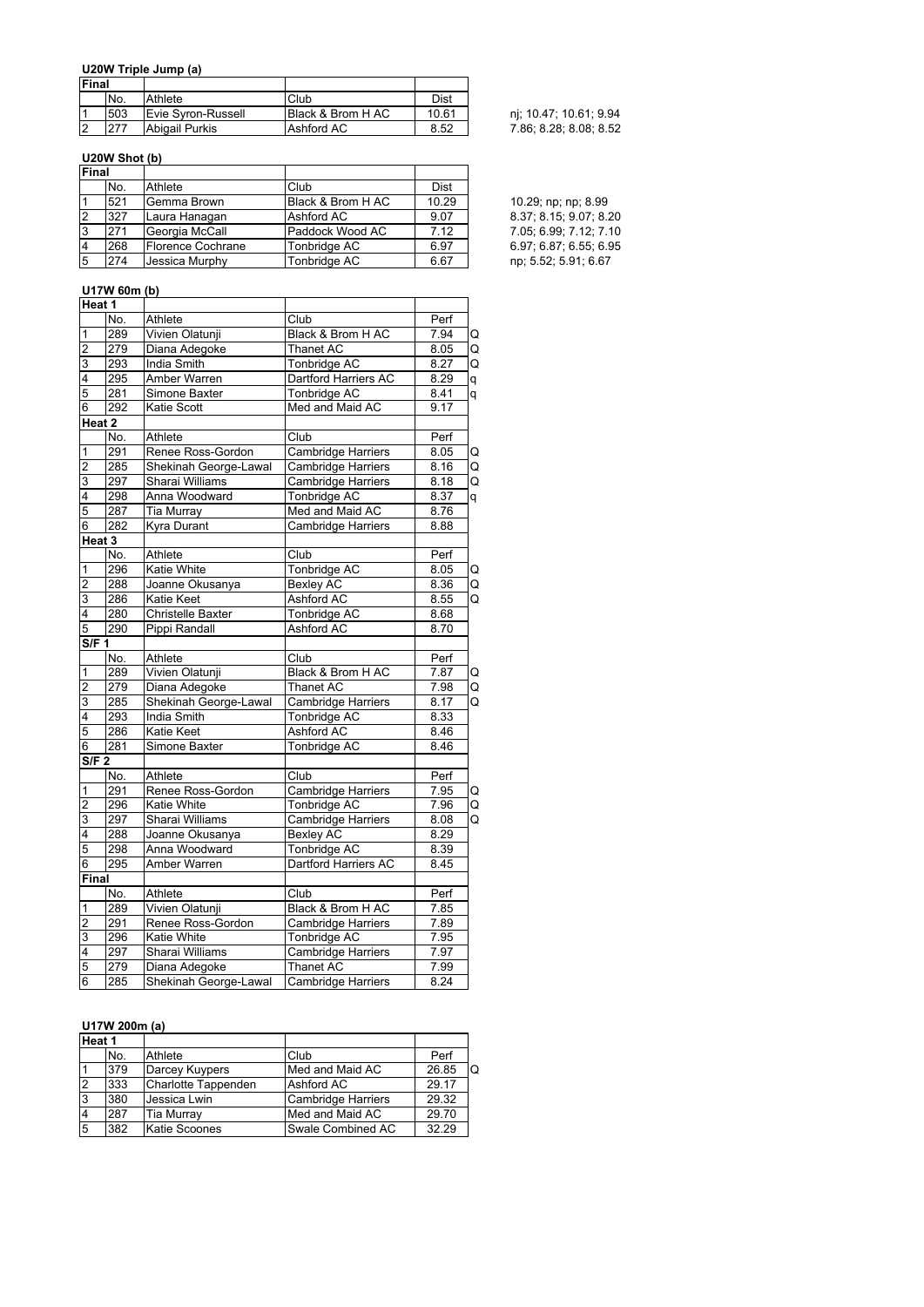| Heat 2         |                   |                          |                           |       |   |
|----------------|-------------------|--------------------------|---------------------------|-------|---|
|                |                   |                          |                           |       |   |
|                | No.               | Athlete                  | Club                      | Perf  |   |
| 1              | 285               | Shekinah George-Lawal    | <b>Cambridge Harriers</b> | 26.80 | Q |
| $\overline{2}$ | 298               | Anna Woodward            | Tonbridge AC              | 27.11 | q |
| 3              | 280               | Christelle Baxter        | Tonbridge AC              | 28.66 |   |
| 4              | 290               | Pippi Randall            | Ashford AC                | 29.12 |   |
|                | 383               | <b>Rhiannon Wallwork</b> | Ashford AC                | dnf   |   |
|                | Heat <sub>3</sub> |                          |                           |       |   |
|                | No.               | Athlete                  | Club                      | Perf  |   |
| 1              | 296               | Katie White              | Tonbridge AC              | 26.20 | Q |
| $\overline{c}$ | 293               | India Smith              | Tonbridge AC              | 26.94 | q |
| 3              | 332               | <b>Bethany Kimber</b>    | Ashford AC                | 27.57 |   |
| 4              | 295               | Amber Warren             | Dartford Harriers AC      | 27.64 |   |
| 5              | 378               | Ciara Ewart              | Ashford AC                | 27.92 |   |
| <b>Final</b>   |                   |                          |                           |       |   |
|                | No.               | Athlete                  | Club                      | Perf  |   |
| 1              | 296               | Katie White              | Tonbridge AC              | 25.86 |   |
| $\overline{c}$ | 293               | India Smith              | Tonbridge AC              | 26.59 |   |
| $\overline{3}$ | 285               | Shekinah George-Lawal    | Cambridge Harriers        | 26.91 |   |
| 4              | 379               | Darcey Kuypers           | Med and Maid AC           | 26.93 |   |
| 5              | 298               | Anna Woodward            | Tonbridge AC              | 27.52 |   |

#### **U17W 400m (b)**

| Heat 1         |     |                          |                           |       |   |
|----------------|-----|--------------------------|---------------------------|-------|---|
|                | No. | Athlete                  | Club                      | Perf  |   |
| 1              | 422 | <b>Charlotte Harwood</b> | Med and Maid AC           | 63.13 | Q |
| $\overline{2}$ | 419 | Hannah Czarnowski        | Tonbridge AC              | 63.15 | Q |
| 3              | 420 | Lucy Daniel              | <b>Cambridge Harriers</b> | 64.72 | q |
| 4              | 279 | Diana Adegoke            | Thanet AC                 | 72.39 |   |
| Heat 2         |     |                          |                           |       |   |
|                | No. | Athlete                  | Club                      | Perf  |   |
| 1              | 381 | Naomi Orogun             | Dartford Harriers AC      | 62.46 | Q |
| $\overline{2}$ | 421 | Leah Everson             | Black & Brom H AC         | 62.88 | Q |
| 3              | 423 | OmoladeTaiwo             | <b>Cambridge Harriers</b> | 67.51 | q |
| Final          |     |                          |                           |       |   |
|                | No. | Athlete                  | Club                      | Perf  |   |
| 1              | 421 | Leah Everson             | Black & Brom H AC         | 61.83 |   |
| $\overline{2}$ | 419 | Hannah Czarnowski        | Tonbridge AC              | 62.15 |   |
| 3              | 422 | Charlotte Harwood        | Med and Maid AC           | 63.08 |   |
| 4              | 420 | Lucy Daniel              | <b>Cambridge Harriers</b> | 65.08 |   |
| 5              | 423 | OmoladeTaiwo             | <b>Cambridge Harriers</b> | 65.99 |   |
|                | 381 | Naomi Orogun             | Dartford Harriers AC      | dnf   |   |

## **U17W 800m (a)**

| Final          |     |                    |                           |         |
|----------------|-----|--------------------|---------------------------|---------|
|                | No. | Athlete            | Club                      | Perf    |
|                | 421 | Leah Everson       | Black & Brom H AC         | 2:22.78 |
| l2             | 422 | Charlotte Harwood  | Med and Maid AC           | 2:25.07 |
| Iз             | 419 | Hannah Czarnowski  | Tonbridge AC              | 2:28.17 |
| $\overline{4}$ | 420 | <b>Lucy Daniel</b> | <b>Cambridge Harriers</b> | 2:46.86 |

## **U17W 1500m (b)**

| Final |     |                       |                   |             |  |
|-------|-----|-----------------------|-------------------|-------------|--|
|       | No. | Athlete               | Club              | Perf        |  |
|       | 466 | Niamh Bridson-Hubbard | Black & Brom H AC | 5:08.11 CBP |  |

## **U17W 60m Hurdles (a)**

| <b>Final</b> |     |                       |                           |       |
|--------------|-----|-----------------------|---------------------------|-------|
|              | No. | Athlete               | Club                      | Perf  |
|              | 281 | Simone Baxter         | Tonbridge AC              | 9.36  |
| İ2           | 332 | <b>Bethany Kimber</b> | Ashford AC                | 9.77  |
| <b>3</b>     | 294 | Joanne Ware           | Tonbridge AC              | 9.81  |
| 4            | 333 | Charlotte Tappenden   | Ashford AC                | 10.12 |
| 15           | 331 | Kemi Ajose            | <b>Cambridge Harriers</b> | 10.61 |
| 6            | 334 | Iona Williams         | <b>Cambridge Harriers</b> | 11.41 |

### **U17W 1000m Walk (a)**

| Final |     |                        |                    |         |
|-------|-----|------------------------|--------------------|---------|
|       | No. | Athlete                | Club               | Perf    |
| l 1   | 471 | <b>Heather Butcher</b> | Cambridge Harriers | 4:34.08 |

## **U17W High Jump (a)**

| Final          |     |                  |                   |      |
|----------------|-----|------------------|-------------------|------|
|                | No. | Athlete          | Club              | Ht   |
| 11             | 480 | Alex Wheelwright | Black & Brom H AC | 1.50 |
| $\overline{2}$ | 294 | Joanne Ware      | Tonbridge AC      | 1.50 |

1.40 o;1.45 o;1.50 o;1.55 xxx 1.40 o;1.45 o;1.50 xo;1.55 xxx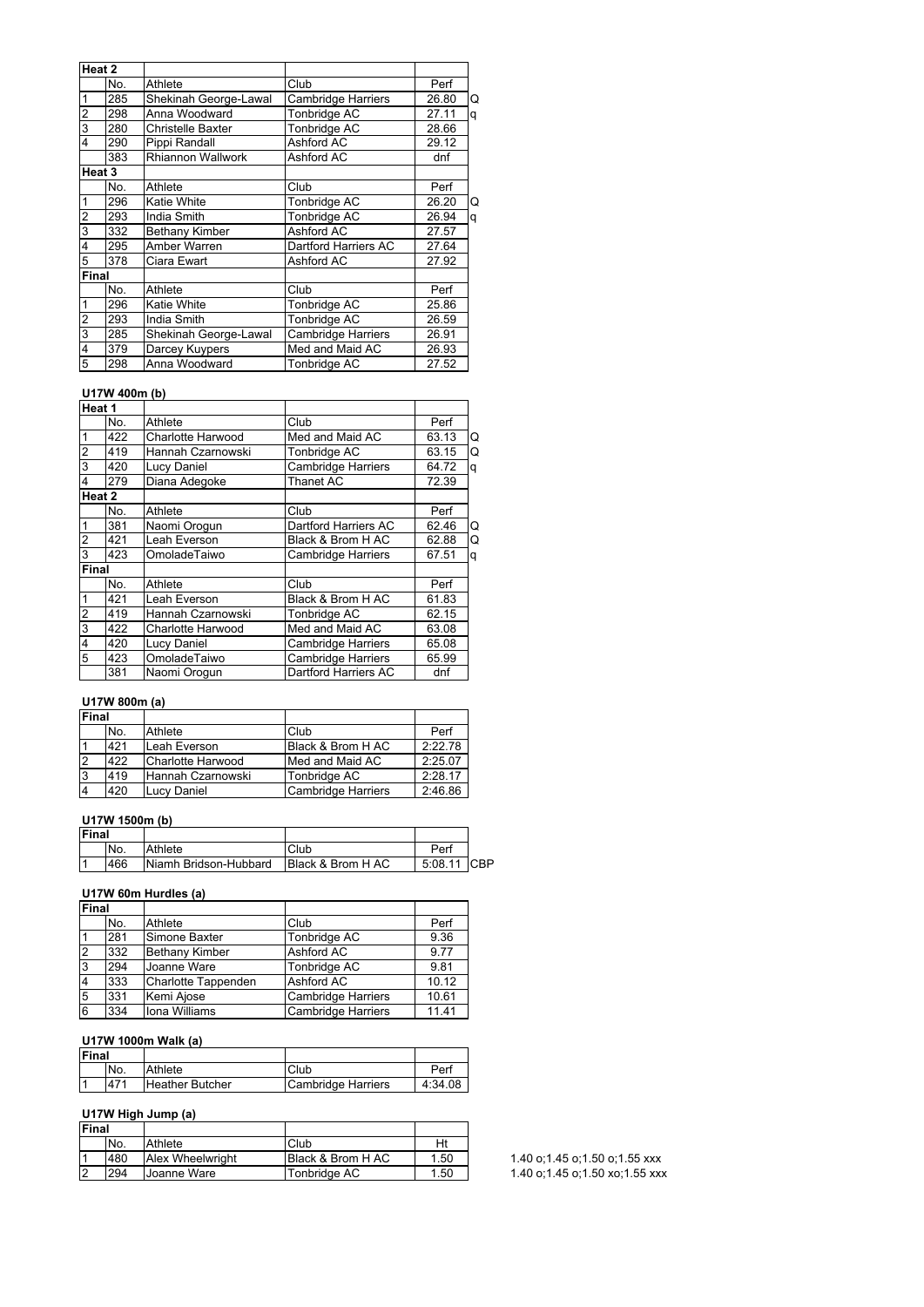#### **U17W Pole Vault (a)**

| <b>Final</b> |     |                 |                    |      |            |
|--------------|-----|-----------------|--------------------|------|------------|
|              | No. | Athlete         | Club               | Ht   |            |
|              | 493 | Ailis McGovern  | <b>Bexlev AC</b>   | 3.55 | <b>CBP</b> |
|              | 492 | Ellie Gooding   | Ashford AC         | 3.55 | <b>CBP</b> |
|              | 494 | Sonia Woolhouse | IBlack & Brom H AC | 2.25 |            |

#### **U17W Long Jump (b)**

| Final |     |                   |              |      |
|-------|-----|-------------------|--------------|------|
|       | No. | Athlete           | Club         | Dist |
|       | 383 | Rhiannon Wallwork | Ashford AC   | 5.32 |
|       | 279 | Diana Adegoke     | Thanet AC    | 5.31 |
| Ι3    | 294 | Joanne Ware       | Tonbridge AC | 4.80 |

## **U17W Triple Jump (a)**

| Final |     |                          |                      |       |                            |
|-------|-----|--------------------------|----------------------|-------|----------------------------|
|       | No. | Athlete                  | Club                 | Dist  |                            |
|       | 383 | <b>Rhiannon Wallwork</b> | Ashford AC           | 11.18 | 11.01; 11.18; nj; 11.17    |
| 12    | 511 | Temilola Tewogbade       | <b>Bexlev AC</b>     | 10.77 | 10.39; 10.68; 10.77; 10.73 |
| IЗ    | 504 | Ella Walden              | Dartford Harriers AC | 9.14  | nj; nj; 9.11; 9.14         |

## **U17W Shot (b)**

| Final          |     |                          |                          |             |                        |
|----------------|-----|--------------------------|--------------------------|-------------|------------------------|
|                | No. | Athlete                  | Club                     | <b>Dist</b> |                        |
|                | 288 | Joanne Okusanya          | <b>Bexlev AC</b>         | 8.41        | 7.22; 7.59; 8.41; 8.22 |
| 12             | 383 | <b>Rhiannon Wallwork</b> | Ashford AC               | 8.24        | 7.70; 7.30; 8.24; 7.66 |
| IЗ             | 292 | Katie Scott              | Med and Maid AC          | 7.87        | 7.46; 7.47; 7.87; 7.54 |
| $\overline{4}$ | 382 | <b>Katie Scoones</b>     | <b>Swale Combined AC</b> | 6.12        | 5.55: 5.94: 6.12: 5.72 |
| 5              | 522 | Laura Wellbelove         | Paddock Wood AC          | 4.87        | 4.69: 4.64: 4.70: 4.87 |

## **U15G 60m (b)**

| Heat 1                  |                   |                         |                           |      |   |
|-------------------------|-------------------|-------------------------|---------------------------|------|---|
|                         | No.               | Athlete                 | Club                      | Perf |   |
| 1                       | 302               | Vera Chinedu            | Cambridge Harriers        | 8.12 | Q |
| $\overline{2}$          | 300               | Leah Ball               | Medway Park Phoenix       | 8.65 | Q |
| دی ا                    | 307               | Madilyn Johnson         | Thanet AC                 | 8.84 | Q |
|                         | 303               | Amber de Moubray        | Invicta East Kent AC      | 8.87 | q |
| 5                       | 304               | Andi Desborough         | Black & Brom H AC         | 9.13 |   |
| Heat 2                  |                   |                         |                           |      |   |
|                         | No.               | Athlete                 | Club                      | Perf |   |
| $\mathbf 1$             | 299               | <b>Chantelle Bailey</b> | Thanet AC                 | 8.50 | Q |
| $\overline{c}$          | 301               | Monique Braham          | Victoria Park & TH AC     | 8.55 | Q |
| 3                       | 309               | Divine Oladipo          | <b>Cambridge Harriers</b> | 8.70 | Q |
| $\overline{4}$          | 308               | Megan Nathan            | Med and Maid AC           | 9.26 |   |
| $\overline{5}$          | 311               | Alexandra Palmer        | <b>Cambridge Harriers</b> | 9.26 |   |
|                         | Heat <sub>3</sub> |                         |                           |      |   |
|                         | No.               | Athlete                 | Club                      | Perf |   |
| $\overline{1}$          | 305               | Nicole Farmer           | Black & Brom H AC         | 8.40 | Q |
| $\overline{c}$          | $\overline{314}$  | <b>Tamzyn Williams</b>  | <b>Cambridge Harriers</b> | 8.48 | Q |
| $\overline{3}$          | 303               | Amber de Moubray        | Invicta East Kent AC      | 8.78 | Q |
| $\overline{4}$          | 306               | Emilia Isaac            | Ashford AC                | 8.78 | q |
| $\overline{5}$          | 312               | Natasha Scott           | Med and Maid AC           | 8.98 | q |
| <b>S/F 1</b>            |                   |                         |                           |      |   |
|                         | No.               | Athlete                 | Club                      | Perf |   |
| $\mathbf 1$             | 302               | Vera Chinedu            | Cambridge Harriers        | 8.1  | Q |
| $\overline{2}$          | 314               | <b>Tamzyn Williams</b>  | <b>Cambridge Harriers</b> | 8.6  | Q |
| 3                       | 301               | Monique Braham          | Victoria Park & TH AC     | 8.7  | Q |
| 4                       | 307               | Madilyn Johnson         | Thanet AC                 | 8.7  |   |
| $\overline{5}$          | 313               | <b>Emily Sheppard</b>   | Black & Brom H AC         | 8.8  |   |
| 6                       | 312               | Natasha Scott           | Med and Maid AC           | 9.1  |   |
| S/F <sub>2</sub>        |                   |                         |                           |      |   |
|                         | No.               | Athlete                 | Club                      | Perf |   |
| $\overline{1}$          | 305               | Nicole Farmer           | Black & Brom H AC         | 8.5  | Q |
| $\overline{c}$          | 299               | <b>Chantelle Bailey</b> | Thanet AC                 | 8.6  | Q |
| 3                       | 300               | Leah Ball               | Medway Park Phoenix       | 8.7  | Q |
| $\overline{\mathbf{4}}$ | 309               | Divine Oladipo          | <b>Cambridge Harriers</b> | 8.8  |   |
| 5                       | 306               | Emilia Isaac            | Ashford AC                | 8.8  |   |
| $\overline{6}$          | 303               | Amber de Moubray        | Invicta East Kent AC      | 8.9  |   |
| Final                   |                   |                         |                           |      |   |
|                         | No.               | Athlete                 | Club                      | Perf |   |
| $\mathbf{1}$            | 302               | Vera Chinedu            | Cambridge Harriers        | 7.95 |   |
| $\overline{c}$          | 305               | Nicole Farmer           | Black & Brom H AC         | 8.34 |   |
| 3                       | 314               | Tamzyn Williams         | Cambridge Harriers        | 8.35 |   |
| $\overline{\mathbf{4}}$ | 299               | Chantelle Bailey        | Thanet AC                 | 8.46 |   |
| 5                       | 300               | Leah Ball               | Medway Park Phoenix       | 8.58 |   |
|                         | 301               | Monique Braham          | Victoria Park & TH AC     | dns  |   |

3.15 xo;3.25 o;3.35 o;3.45 o;3.55 o;3.65 xxx  $3.15$  o; $3.25$  o; $3.35$  o; $3.45$  xo; $3.55$  o; $3.65$  xxx  $2.10$  o;2.25 o;2.35 xxx

5.13; 5.25; 5.32; 5.26  $5.31; -; -;$ nj; 4.80; nj; nj

| 7.22: 7.59: 8.41: 8.22 |
|------------------------|
| 7.70: 7.30: 8.24: 7.66 |
| 7.46: 7.47: 7.87: 7.54 |
| 5.55; 5.94; 6.12; 5.72 |
| 4.69; 4.64; 4.70; 4.87 |
|                        |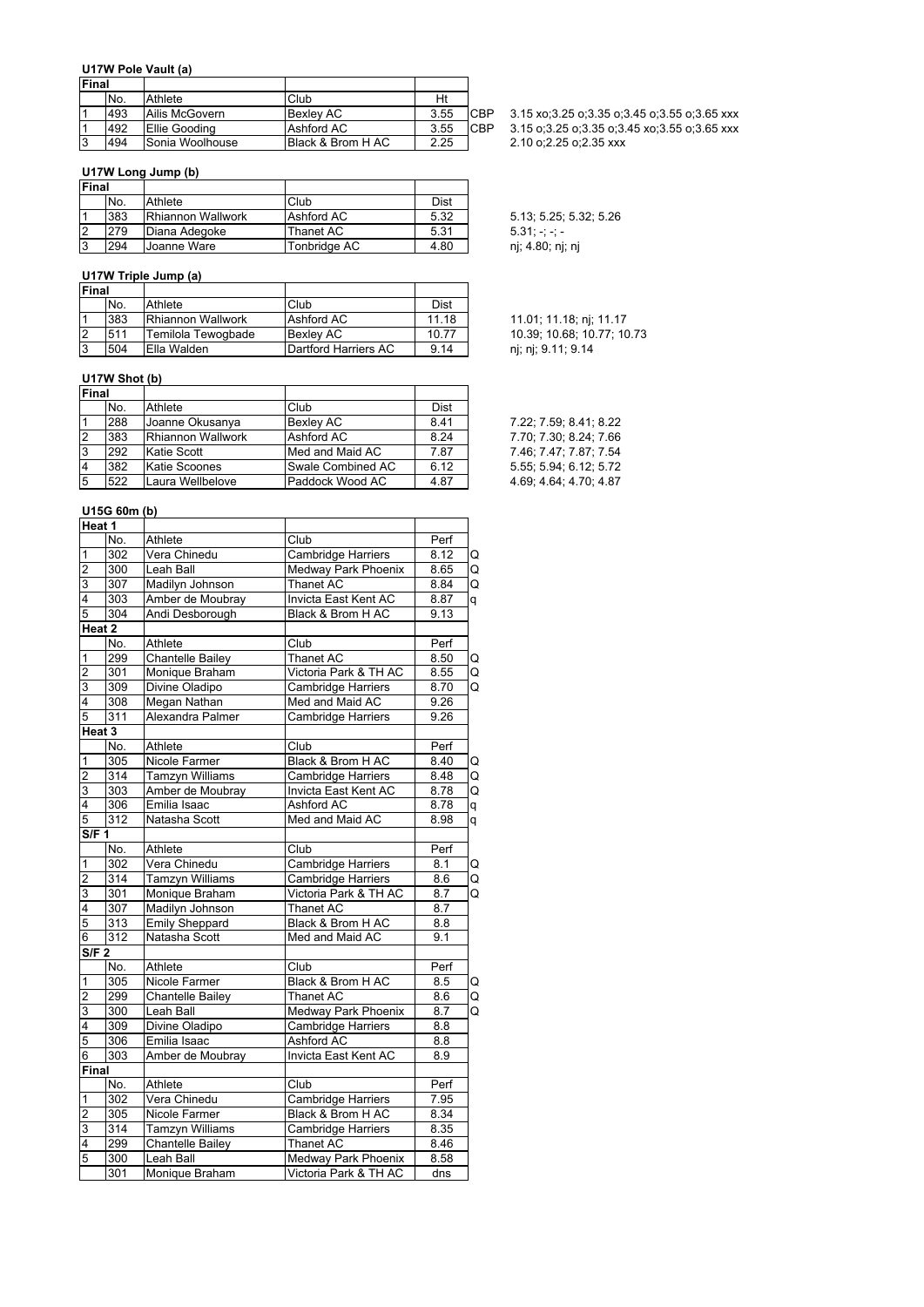## **U15G Disability 60m (b)**

| <b>Final</b> |     |                     |                  |       |
|--------------|-----|---------------------|------------------|-------|
|              | No. | Athlete             | Club             | Perl  |
|              | 315 | Emily Sieglar - T38 | <b>Bexley AC</b> | 12.04 |

## **U15G 200m (a)**

| Heat 1           |        |                      |                      |       |   |
|------------------|--------|----------------------|----------------------|-------|---|
|                  | No.    | Athlete              | Club                 | Perf  |   |
| 1                | 309    | Divine Oladipo       | Cambridge Harriers   | 28.93 | Q |
| $\overline{2}$   | 386    | <b>Tara Farrell</b>  | Med and Maid AC      | 29.25 | Q |
| 3                | 393    | Olivia Tikare        | Black & Brom H AC    | 29.36 |   |
| 4                | 344    | Alexandra Prickett   | Ashford AC           | 30.10 |   |
|                  | Heat 2 |                      |                      |       |   |
|                  | No.    | Athlete              | Club                 | Perf  |   |
| 1                | 387    | Elizabeth Ibidunni   | Black & Brom H AC    | 28.11 | Q |
| $\overline{2}$   | 390    | Hannah Owen          | Ashford AC           | 29.86 | Q |
| 3                | 312    | Natasha Scott        | Med and Maid AC      | 30.22 |   |
| $\overline{4}$   | 345    | Corinne Wakesmith    | Invicta East Kent AC | 30.68 |   |
|                  | Heat 3 |                      |                      |       |   |
|                  | No.    | Athlete              | Club                 | Perf  |   |
| 1                | 384    | <b>Poppy Collins</b> | Invicta East Kent AC | 27.54 | Q |
| $\overline{2}$   | 300    | Leah Ball            | Medway Park Phoenix  | 28.19 | Q |
| $\overline{3}$   | 388    | Emma Jenkins         | Med and Maid AC      | 29.23 | q |
| 4                | 339    | Chloe Foord          | Ashford AC           | 30.24 |   |
|                  | Heat 4 |                      |                      |       |   |
|                  | No.    | Athlete              | Club                 | Perf  |   |
| 1                | 392    | Jasmine Smith        | <b>Tonbridge AC</b>  | 27.44 | Q |
| $\overline{2}$   | 391    | Olivia Richer        | Black & Brom H AC    | 28.58 | Q |
| 3                | 385    | Shania Dodd          | <b>Bexley AC</b>     | 28.90 | q |
| 4                | 338    | Amber Durrant        | Med and Maid AC      | 29.51 |   |
| 5                | 306    | Emilia Isaac         | Ashford AC           | 29.98 |   |
| S/F <sub>1</sub> |        |                      |                      |       |   |
|                  | No.    | Athlete              | Club                 | Perf  |   |
| 1                | 392    | Jasmine Smith        | <b>Tonbridge AC</b>  | 27.32 | Q |
| $\overline{2}$   | 300    | Leah Ball            | Medway Park Phoenix  | 28.18 | Q |
| 3                | 309    | Divine Oladipo       | Cambridge Harriers   | 28.73 | q |
| 4                | 385    | Shania Dodd          | <b>Bexley AC</b>     | 28.86 |   |
| 5                | 390    | Hannah Owen          | Ashford AC           | 29.62 |   |
| <b>S/F 2</b>     |        |                      |                      |       |   |
|                  | No.    | Athlete              | Club                 | Perf  |   |
| $\mathbf 1$      | 384    | <b>Poppy Collins</b> | Invicta East Kent AC | 27.42 | Q |
| $\overline{2}$   | 387    | Elizabeth Ibidunni   | Black & Brom H AC    | 27.61 | Q |
| $\overline{3}$   | 391    | Olivia Richer        | Black & Brom H AC    | 28.81 |   |
| 4                | 388    | Emma Jenkins         | Med and Maid AC      | 29.50 |   |
| 5                | 386    | Tara Farrell         | Med and Maid AC      | 29.64 |   |
| Final            |        |                      |                      |       |   |
|                  | No.    | Athlete              | Club                 | Perf  |   |
| $\mathbf{1}$     | 392    | Jasmine Smith        | Tonbridge AC         | 26.79 |   |
| $\overline{2}$   | 384    | <b>Poppy Collins</b> | Invicta East Kent AC | 27.08 |   |
| 3                | 387    | Elizabeth Ibidunni   | Black & Brom H AC    | 27.44 |   |
| 4                | 300    | Leah Ball            | Medway Park Phoenix  | 28.06 |   |
| $\overline{5}$   | 309    | Divine Oladipo       | Cambridge Harriers   | 28.78 |   |

#### **U15G 300m (b)**

| Heat 1 |     |                         |                      |       |     |     |
|--------|-----|-------------------------|----------------------|-------|-----|-----|
|        | No. | Athlete                 | Club                 | Perf  |     |     |
|        | 428 | Rebecca O'Hara          | Tonbridge AC         | 45.24 | Q   |     |
| 2      | 300 | Leah Ball               | Medway Park Phoenix  | 46.23 | Q   |     |
| 3      | 386 | Tara Farrell            | Med and Maid AC      | 47.89 |     |     |
|        | 429 | Jamiyla Robinson-Pascal | Black & Brom H AC    | dns   |     |     |
|        | 425 | Rebecca Hawkins         | Bexley AC            | dns   |     |     |
| Heat 2 |     |                         |                      |       |     |     |
|        | No. | Athlete                 | Club                 | Perf  |     |     |
|        | 310 | Isio Orogun             | Dartford Harriers AC | 42.67 | Q   | CBP |
| 2      | 426 | Sian Keegan             | Med and Maid AC      | 43.69 | Q   |     |
| 3      | 384 | Poppy Collins           | Invicta East Kent AC | 43.72 | a   |     |
| 4      | 427 | Imogen Munday           | Med and Maid AC      | 45.06 | q   |     |
| Final  |     |                         |                      |       |     |     |
|        | No. | Athlete                 | Club                 | Perf  |     |     |
|        | 426 | Sian Keegan             | Med and Maid AC      | 42.67 | CBP |     |
| 2      | 428 | Rebecca O'Hara          | Tonbridge AC         | 43.11 |     |     |
| 3      | 384 | Poppy Collins           | Invicta East Kent AC | 43.53 |     |     |
| 4      | 427 | Imogen Munday           | Med and Maid AC      | 43.86 |     |     |
|        | 310 | Isio Orogun             | Dartford Harriers AC | disa  |     |     |
|        |     |                         |                      |       |     |     |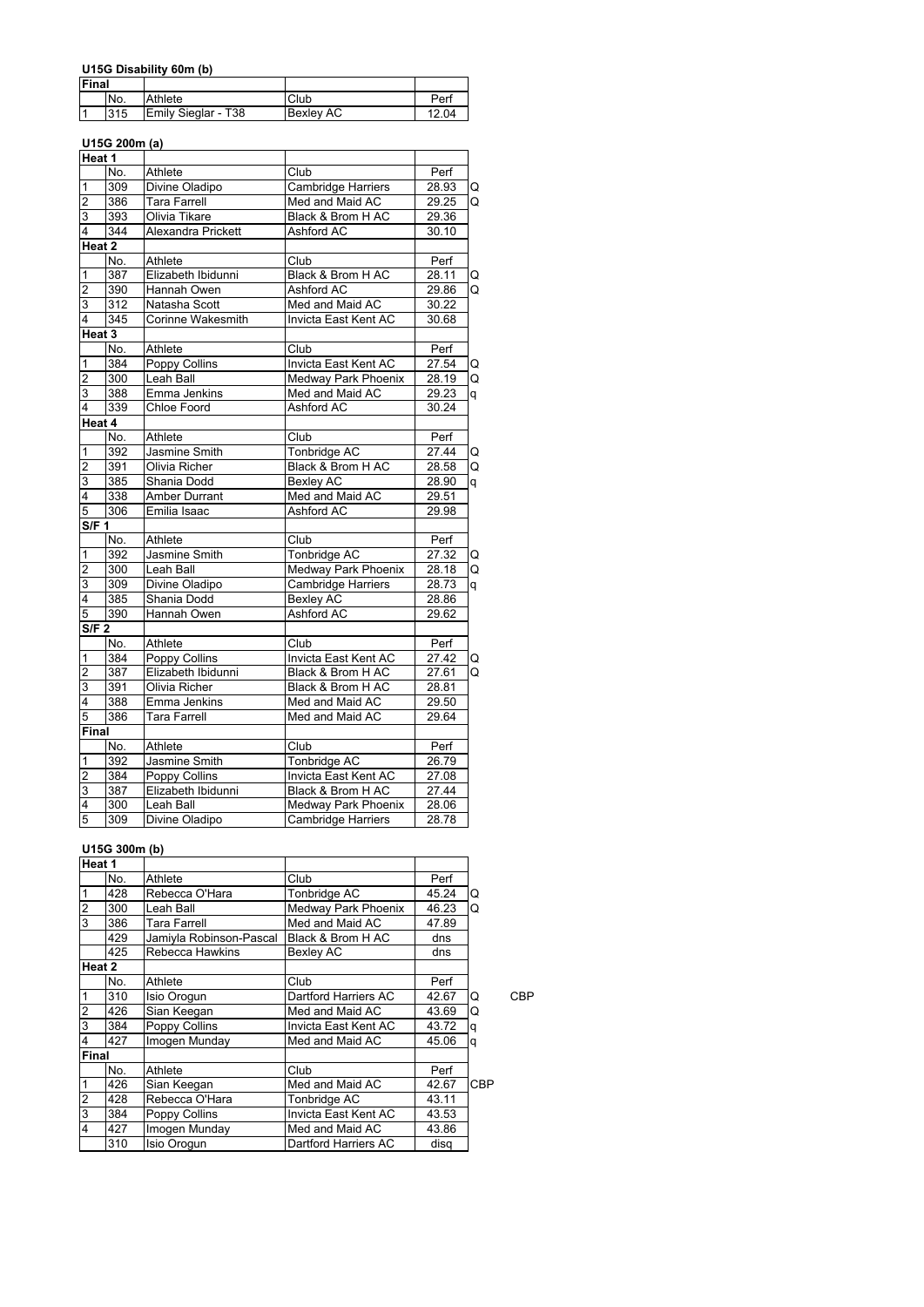#### **U15G 800m (a)**

| <b>Final</b> |     |                   |                       |             |  |
|--------------|-----|-------------------|-----------------------|-------------|--|
|              | No. | Athlete           | Club                  | Perf        |  |
|              | 459 | Shannon Riskey    | Black & Brom H AC     | 2:25.31 CBP |  |
|              | 428 | Rebecca O'Hara    | Tonbridge AC          | 2:31.32     |  |
|              | 460 | Lola Wheeler      | Med and Maid AC       | 2:36.56     |  |
|              | 345 | Corinne Wakesmith | Ilnvicta East Kent AC | 2:53.78     |  |
|              | 388 | Emma Jenkins      | Med and Maid AC       | dns         |  |

### **U15G 60m Hurdles (a)**

| Heat 1         |        |                      |                            |       |   |
|----------------|--------|----------------------|----------------------------|-------|---|
|                | No.    | Athlete              | Club                       | Perf  |   |
| $\mathbf{1}$   | 343    | Catriona McSorley    | <b>Herne Hill Harriers</b> | 9.42  | Q |
| $\overline{2}$ | 338    | Amber Durrant        | Med and Maid AC            | 9.88  | Q |
| 3              | 335    | Laura Arnold         | Med and Maid AC            | 10.18 | q |
| 4              | 339    | Chloe Foord          | Ashford AC                 | 10.38 |   |
| 5              | 337    | Leia Desseaux        | Ashford AC                 | 10.51 |   |
| 6              | 312    | Natasha Scott        | Med and Maid AC            | 10.64 |   |
|                | Heat 2 |                      |                            |       |   |
|                | No.    | Athlete              | Club                       | Perf  |   |
| $\overline{1}$ | 340    | Isabella Hilditch    | Black & Brom H AC          | 9.55  | Q |
| $\overline{2}$ | 306    | Emilia Isaac         | Ashford AC                 | 9.88  | Q |
| 3              | 342    | Una Lageretabua      | Tonbridge AC               | 9.94  | q |
| $\overline{4}$ | 341    | Chanda Lamb          | Tonbridge AC               | 10.19 |   |
| 5              | 344    | Alexandra Prickett   | Ashford AC                 | 10.29 |   |
| $\overline{6}$ | 345    | Corinne Wakesmith    | Invicta East Kent AC       | 12.21 |   |
| <b>Final</b>   |        |                      |                            |       |   |
|                | No.    | Athlete              | Club                       | Perf  |   |
| $\mathbf{1}$   | 343    | Catriona McSorley    | <b>Herne Hill Harriers</b> | 9.41  |   |
| $\overline{2}$ | 340    | Isabella Hilditch    | Black & Brom H AC          | 9.47  |   |
| 3              | 306    | Emilia Isaac         | Ashford AC                 | 9.72  |   |
| 4              | 338    | <b>Amber Durrant</b> | Med and Maid AC            | 9.98  |   |
| 5              | 335    | Laura Arnold         | Med and Maid AC            | 10.05 |   |
| $\overline{6}$ | 342    | Una Lageretabua      | Tonbridge AC               | 10.14 |   |

#### **U15G 1000m Walk (a)**

| <b>Final</b> |     |                   |                    |         |
|--------------|-----|-------------------|--------------------|---------|
|              | No. | Athlete           | Club               | Perf    |
|              | 473 | Sophie Lewis Ward | Cambridge Harriers | 4:41.25 |
| l2           | 472 | Indigo Burgin     | Cambridge Harriers | 5:38.03 |

#### **U15G High Jump (b)**

| Final          |     |                         |                      |      |
|----------------|-----|-------------------------|----------------------|------|
|                | No. | Athlete                 | Club                 | Ht   |
|                | 425 | Rebecca Hawkins         | <b>Bexley AC</b>     | 1.50 |
| $\overline{2}$ | 335 | Laura Arnold            | Med and Maid AC      | 1.50 |
| 3              | 481 | <b>Tovin Orelaja</b>    | Black & Brom H AC    | 1.50 |
| $\overline{4}$ | 429 | Jamiyla Robinson-Pascal | Black & Brom H AC    | 1.50 |
| 5              | 307 | Madilyn Johnson         | Thanet AC            | 1.45 |
| 6              | 312 | Natasha Scott           | Med and Maid AC      | 1.40 |
| 6              | 338 | <b>Amber Durrant</b>    | Med and Maid AC      | 1.40 |
| $\overline{8}$ | 303 | Amber de Moubray        | Invicta East Kent AC | 1.35 |
| 9              | 336 | Amy Clayton             | Thanet AC            | 1.15 |

### **U15G Pole Vault (a)**

| Final          |     |                 |              |      |
|----------------|-----|-----------------|--------------|------|
|                | No. | Athlete         | Club         | Ht   |
| ا ا            | 342 | Una Lageretabua | Tonbridge AC | 2.05 |
| $\overline{2}$ | 341 | Chanda Lamb     | Tonbridge AC | 1.90 |

#### **U15G Long Jump**

| Final          |     |                         |                       |      |
|----------------|-----|-------------------------|-----------------------|------|
|                | No. | Athlete                 | Club                  | Dist |
|                | 340 | Isabella Hilditch       | Black & Brom H AC     | 4.75 |
| $\frac{1}{2}$  | 312 | Natasha Scott           | Med and Maid AC       | 4.57 |
|                | 429 | Jamiyla Robinson-Pascal | Black & Brom H AC     | 4.53 |
| $\frac{4}{5}$  | 335 | Laura Arnold            | Med and Maid AC       | 4.38 |
|                | 425 | Rebecca Hawkins         | <b>Bexley AC</b>      | 4.25 |
|                | 306 | Emilia Isaac            | Ashford AC            | 4.22 |
| $\overline{7}$ | 301 | Monique Braham          | Victoria Park & TH AC | 4.15 |
| $\bf{8}$       | 338 | <b>Amber Durrant</b>    | Med and Maid AC       | 4.08 |
| $\overline{9}$ | 313 | <b>Emily Sheppard</b>   | Black & Brom H AC     | 3.98 |
| 10             | 345 | Corinne Wakesmith       | Invicta East Kent AC  | 3.84 |
| 11             | 336 | Amy Clayton             | Thanet AC             | 3.54 |
| 12             | 506 | Rachel Midwinter        | Med and Maid AC       | 3.13 |
| 13             | 505 | Abigail Funnell         | Newington AC          | 2.08 |

1.30 o;1.35 o;1.40 o;1.45 o;1.50 o;1.55 xxx 1.40 o;1.45 o;1.50 xo;1.55 xxx 1.25 o;1.30 o;1.35 o;1.40 o;1.45 xo;1.50 xo;1.55 xxx 1.30 o;1.35 o;1.40 o;1.45 o;1.50 xxo;1.55 xxx 5 307 Madilyn Johnson Thanet AC 1.45 1.25 o;1.30 o;1.35 o;1.40 o;1.45 xxo;1.50 xxx 1.30 o;1.35 o;1.40 o;1.45 xxx 1.40 o;1.45 xxx 1.25 o;1.30 o;1.35 o;1.40 xxx 1.10 o;1.15 o;1.20 xxx

1.50 o;1.70 o;1.90 xo;2.05 o;2.15 xxx 1.50 o;1.70 o;1.90 xo;2.05 xxx

nj; 4.62; 4.67; 4.75 4.57; 4.48; 2.25; 3.19 mnj; 4.47; 4.53; 4.48 4.38; 4.37; 4.29; 4.38  $3.99; 4.03; 4.25; 4.08$ nj; nj; 3.93; 4.22 4.15; 4.12; nj; 3.67 3.88; nj; nj; 4.08 3.98; 3.92; 3.88; 3.98 nj; 3.66; 3.84; 3.73 3.41; 3.28; 3.32; 3.54 12 506 Rachel Midwinter Med and Maid AC 3.13 3.03; 2.94; 3.13; 3.06 1.77; 2.08; 2.02; 1.98